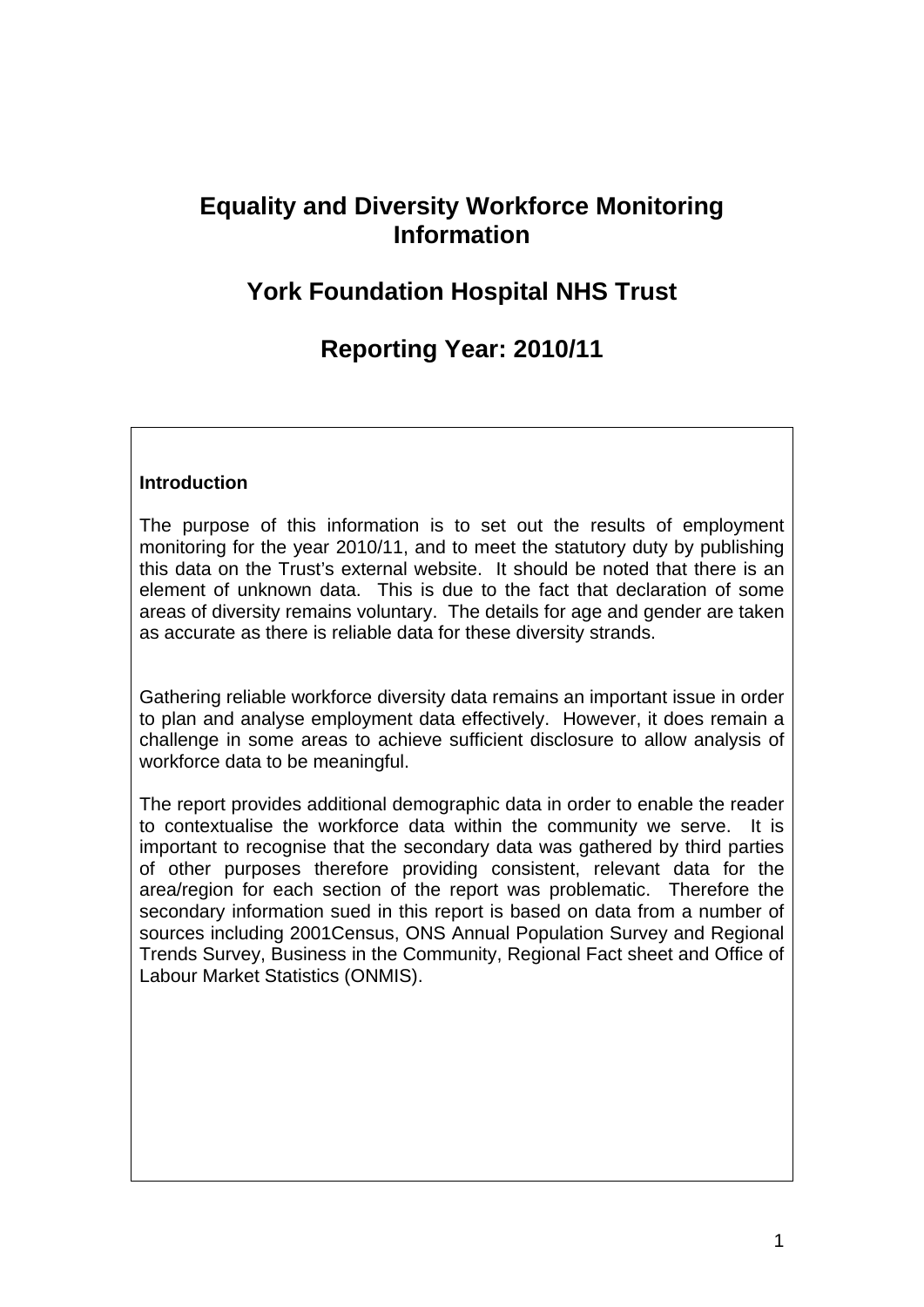The below data is only the raw statistics, further analysis will take place to identify key findings and where applicable objectives set that will feed into the Trust's Corporate Action Plan on Equality and Diversity.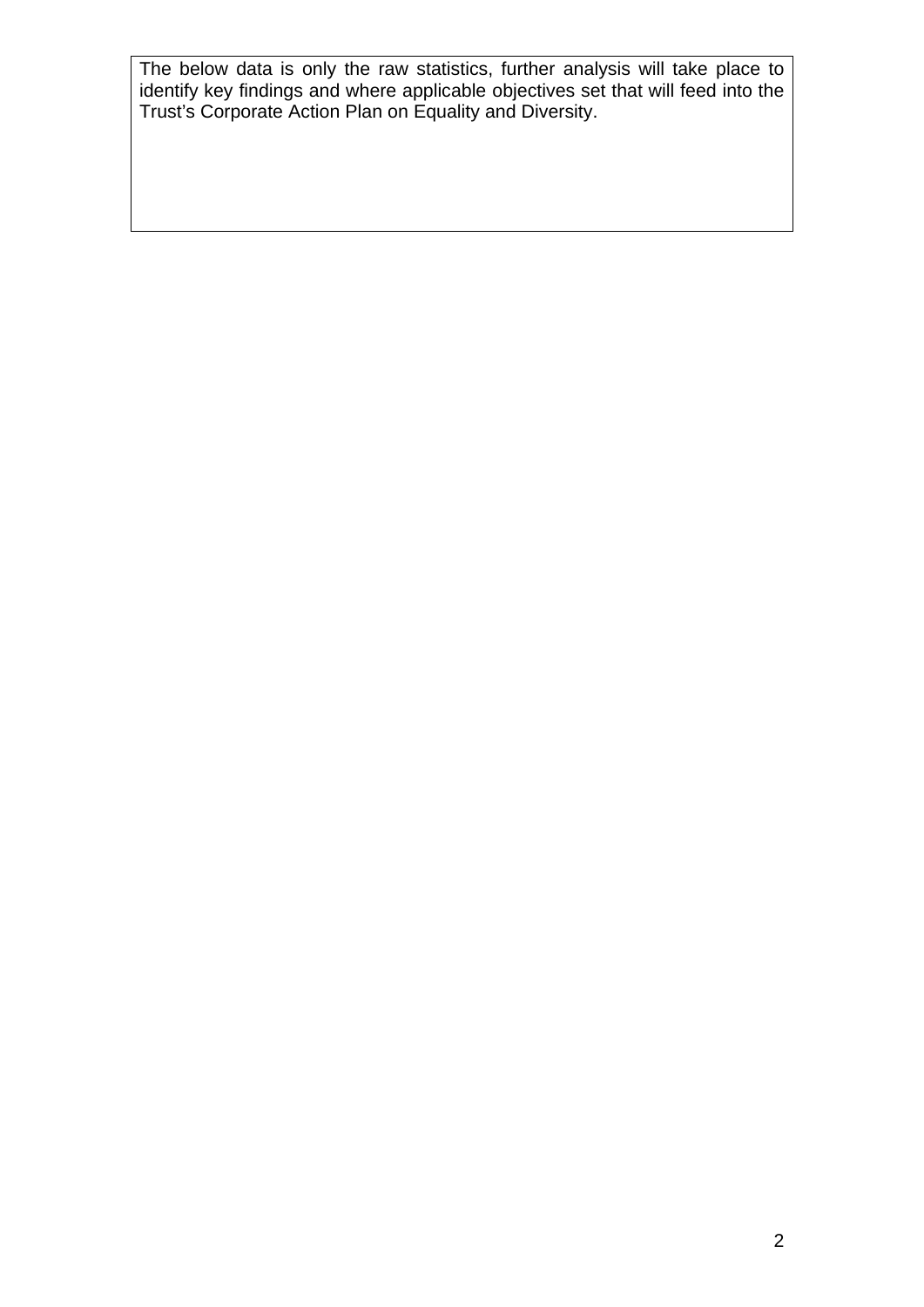### 1. Demographic Information

Listed below are some interesting demographic indicators for the York Area. This information is included in this report to enable the Trust's workforce data to be contextualised with that of the community we serve.

The information within document is based on employment data from York Foundation Hospital Trust (excluding community based staff TUPED as a result of TCS) and from a number of additional sources such as the 2001Census, ONS Annual Population Survey and Regional Trends Survey, Business in the Community, Regional Fact Sheet and Office of Labour Market Statistics (ONMIS).

### 1.1 Population

| Area         | <b>Male</b> | Female | <b>Total</b>        |
|--------------|-------------|--------|---------------------|
| York         | 87,137      | 93,957 | 181,094             |
| <b>Selby</b> | 37,424      | 39,044 | 76.468              |
|              |             |        | (2001, Census, ONS) |

#### 1.2 Place of Birth

| <b>Place of Birth</b>  | <b>Total Number of People</b> | % of York Population |  |  |
|------------------------|-------------------------------|----------------------|--|--|
| Born in the UK         | 171790                        | 94.9                 |  |  |
| Born Else where in The | 3696                          | 2.0                  |  |  |
| EU (inc Rep Ireland)   |                               |                      |  |  |
| Born outside the EU    | 5609                          | 3.1                  |  |  |
| Total                  | 181.094                       | 100                  |  |  |

#### 1.3 Employment

#### Listed below are the Employment statistics for public sector organisations in York.

| Employer                                                 | Total<br>workforce  | % White<br><b>British</b>      | % White<br>Irishh                    | % White<br>Other | % Mixed<br>(all)                     | %<br>Pakistani | % Indian   | % Bangla-<br>deshi | % Black<br>Caribbean | % Black<br>African   | % Black<br>Other | % Chinese | % Other.<br>not known | % Other<br>Asian | Minimum<br>% BME |
|----------------------------------------------------------|---------------------|--------------------------------|--------------------------------------|------------------|--------------------------------------|----------------|------------|--------------------|----------------------|----------------------|------------------|-----------|-----------------------|------------------|------------------|
| City of York Council                                     | 8,360               | 96.9<br>8,104                  |                                      |                  |                                      |                |            |                    |                      |                      |                  |           |                       |                  | 3.1<br>256       |
| City of York (schools) <sup>e</sup>                      | 20.454              | 90.8<br>18,572                 | 0.4<br>80                            | 4.2<br>852       | 1.6<br>333                           | 0.2<br>26      | 0.4<br>82  | 0.3<br>55          | 0.1                  | 0.3<br>53            | 0.1              | 0.3<br>56 | 1.0<br>198            | 0.6<br>124       | 9.2<br>1,882     |
| NHS North Yorkshire and<br>York <sup>4</sup>             | 3,818               | 83.9<br>3.203                  |                                      | 0.8<br>31        | 0.6<br>25                            |                | 0.6<br>25  |                    | 0.1                  | 0.3<br>9             |                  | 0.1<br>3  | 13.6<br>516           | 0.1              | 2.6<br>99        |
| York Hospitals NHS<br><b>Foundation Trust</b>            | 4,614               | 78.2<br>3,608                  | 0.4<br>21                            | 13.7<br>634      | 1.5<br>70                            | 0.1            | 2.1<br>97  | 0.1<br>2           | 0.1<br>6.            | O.8<br>39            | 0.1              | 0.4<br>19 | 1.7<br>81             | 0.5<br>26        | 21.4<br>987      |
| North Yorks Learning and<br>Skills Council <sup>®</sup>  | 21                  | 90.4<br>19                     |                                      | 4.8              | 4.8                                  |                |            |                    |                      |                      |                  |           |                       |                  | 9.6              |
| Fire and Resoue Service!                                 | 108                 | 100.0<br>108                   |                                      |                  |                                      |                |            |                    |                      |                      |                  |           |                       |                  | 0.0<br>n         |
| North Yorks Police Force<br>(York division):             | 666                 | 98.6<br>657                    |                                      |                  | 0.6                                  | 0.3            |            |                    | 0.5                  |                      |                  |           |                       |                  | 1.4              |
| University of York (staff) <sup>6</sup>                  | 3,204               | 73.0<br>2,339                  | 1.0<br>31                            | 11.9<br>380      | 0.7<br>21                            | 0.4<br>11      | 1.0<br>32  | 0.1<br>з           | 0.1<br>з             | 0.3<br>g             | 0.1              | 1.7<br>55 | 8.7<br>278            | 1.2<br>38        | 18.9<br>604      |
| University of York (students<br>home) <sup>y.</sup>      | 9.826               | 8,569                          |                                      |                  | 2.0<br>196                           | 0.6<br>59      | 1.4<br>129 | 0.1.<br>13         | 0.2<br>21            | 0.9<br>93            | 0.1<br>R         | 0.8<br>76 | 6.3<br>622            | 0.4<br>40        | 7.2<br>705       |
| University of York (students –<br>overseas) <sup>*</sup> | 1,722               | 40                             |                                      |                  | $\frac{2}{34}$                       | $\frac{2}{34}$ | 3<br>50    | 0.1                | 0.2                  | $\overline{4}$<br>70 | 1<br>17          | 35<br>520 | 3<br>50               | 11<br>190        | 60<br>1,033      |
| York St John University (staff)                          | 659                 | 632                            |                                      |                  | 0.5                                  |                | 0.5        |                    | 0.1                  |                      |                  | 0.3       | 1.4<br>a              | 1.1              | 2.7<br>18        |
| York St John University<br>(students)                    | 6,946               | 85.8                           | 0.6<br>42                            | 0.5<br>34        | 0.8<br>55                            | 0.5<br>35      | 0.4<br>20  | 0.1                | 0.1<br>۰             | 1.1<br>76            | 0.3<br>18        | 1.2<br>83 | 8.2<br>568            | 0.8<br>60        | 7.3<br>504       |
| York College (staff)                                     | 1.097               | 98.3 (all)<br>97.7<br>(manual) |                                      |                  | $0.4$ (all) $4$<br>2.3<br>2 (manual) | 1.2            |            |                    | 0.4                  |                      |                  | 0.1       | 3.2<br>33             |                  | 2.0<br>18        |
| York College (students)                                  | 10,752              | 86.6                           | 0.438                                | 2.3241           | 0.8<br>86                            | 0.1<br>15      | 0.2<br>24  | 0.1<br>14          | 0.1<br>15            | 0.3<br>27            | 0.1              | 0.8<br>88 | 7.8<br>844            | 0.4<br>42        | 5.7<br>1,068     |
| Askham Bryan College (staff)                             | 316                 | 97.2                           | 1.0                                  |                  | 1.0                                  |                | 0.7        |                    | 0.3                  |                      |                  |           |                       |                  | 28               |
| Askham Bryan College<br>(students)                       | 3.541               | 89.8                           | O.8<br>30                            | 2.2<br>78        | 0.4<br>13                            | 0.1            | 0.1        |                    |                      |                      |                  | 0.2       | 6.5<br>226            | 0.1              | 38<br>134        |
| Employer                                                 | Total<br>workforce  | % White<br><b>British</b>      | % White<br><i>Irish</i> <sup>b</sup> | % White<br>Other | % Mixed<br>(a  )                     | %<br>Pakistani | % Indian   | % Bangla-<br>deshi | % Black<br>Caribbean | % Black<br>African   | % Black<br>Other | % Chinese | % Other.<br>not known | % Other<br>Asian | Minimum<br>% BME |
| Army                                                     |                     |                                |                                      |                  |                                      |                |            |                    |                      |                      |                  |           |                       |                  |                  |
| Royal Mal <sup>k</sup>                                   | 1,514               | 83.4                           |                                      |                  | 0.3                                  | 0.6            |            |                    | 0.2                  |                      |                  | 0.2       | 15.0<br>218           |                  | 15.6<br>23R      |
| Defra                                                    | No data<br>supplied |                                |                                      |                  |                                      |                |            |                    |                      |                      |                  |           |                       |                  |                  |
| UK Border Agency                                         | No data<br>supplied |                                |                                      |                  |                                      |                |            |                    |                      |                      |                  |           |                       |                  |                  |
| North Yorks County Council                               | 264                 | 148                            |                                      |                  |                                      |                |            |                    |                      |                      |                  |           | 115                   |                  | 0.4              |
| Total (nos only)                                         |                     |                                | 245                                  | 2,251            | 354                                  | 207            | 475        | 92                 | 80                   | 376                  | 63               | 910       | 3.643                 | 530              | 7,565            |

(Information source: Joseph Rowntree Foundation, 2010)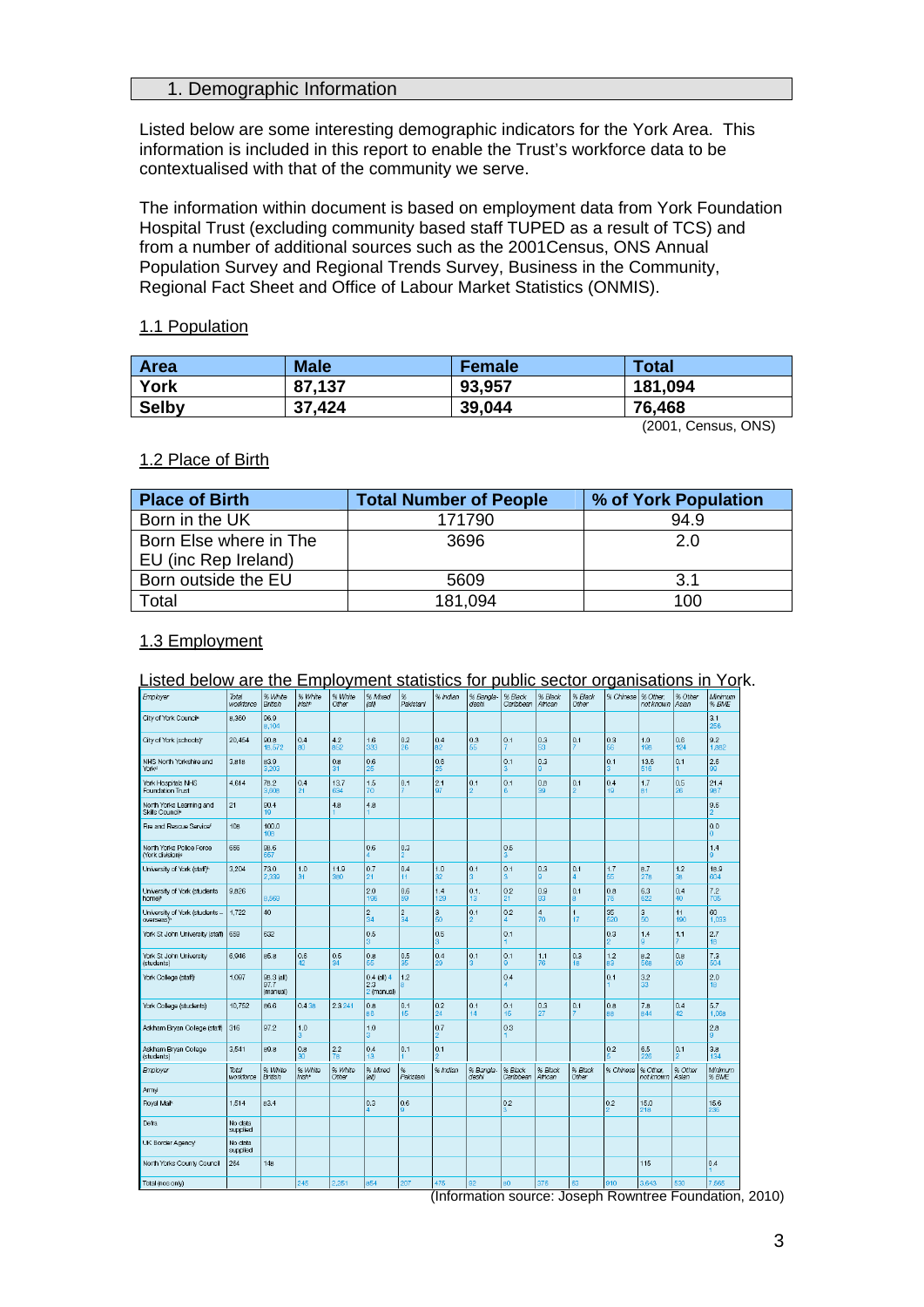# 1.4 Religion of York Population

| <b>Religion</b> | <b>Number of People</b> | % of York Population |
|-----------------|-------------------------|----------------------|
| Christian       | 134771                  | 74.4                 |
| <b>Buddhist</b> | 388                     | 0.2                  |
| Hindu           | 191                     | 0.1                  |
| Muslim          | 1047                    | 0.6                  |
| <b>Sikh</b>     | 95                      | 0.1                  |
| Other           | 538                     | 0.3                  |
| No Religion     | 30003                   | 16.6                 |
| Non Stated      | 13714                   | 7.6                  |
| <b>Total</b>    | 181094                  | 99.9                 |

## 2. Employment Statistics of York Foundation NHS Hospital Trust

# 2.1 Workforce by Gender

| <b>Gender</b>              | <b>Total</b> | % of Workforce |
|----------------------------|--------------|----------------|
| Female                     | 3790         | 77 7           |
| Male                       | 1087         | 22.3           |
| <b>Total Staff in Post</b> | 4877         | 100            |



# 2.2 New Starters/Leavers

| <b>Gender</b> | <b>Starters</b> | <b>Leavers</b> |
|---------------|-----------------|----------------|
| Female        | 559             | 524            |
| Male          | 256             | 220            |
| <b>Total</b>  | 815             | 744            |



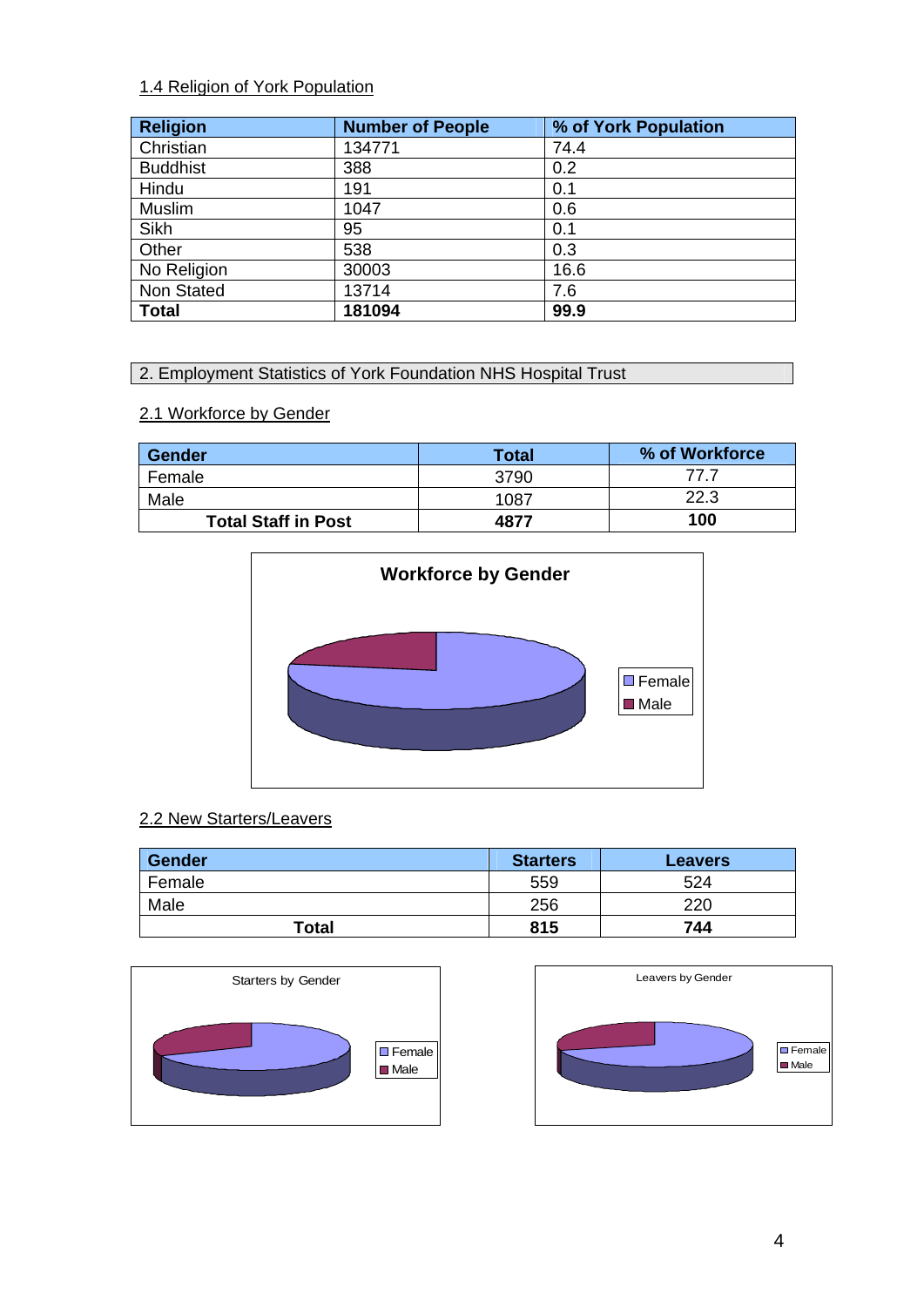# 2.3 Starters & Leavers by Age

| <b>Age Band</b> |                 | % of Starters |                | $%$ of         |
|-----------------|-----------------|---------------|----------------|----------------|
|                 | <b>Starters</b> |               | <b>Leavers</b> | <b>Leavers</b> |
| $16 - 20$       | 44              | 5.4           | 17             | 0.1            |
| $21 - 25$       | 187             | 23            | 126            | 17             |
| $26 - 30$       | 177             | 21.7          | 136            | 18.3           |
| $31 - 35$       | 114             | 14            | 107            | 14.4           |
| $36 - 40$       | 93              | 11.4          | 71             | 9.5            |
| $41 - 45$       | 63              | 7.4           | 54             | 7.3            |
| $46 - 50$       | 53              | 6.5           | 45             | 6              |
| $51 - 55$       |                 | 5.3           |                | 5.4            |
|                 | 43              |               | 40             |                |
| $56 - 60$       | 28              | 3.4           | 67             | 9              |
| $61 - 65$       | 11              | 1.3           | 67             | 9              |
| $66 - 70$       | $\overline{2}$  | 0.2           | 11             | 1.5            |
| 71 & above      | $\Omega$        | 0             | 3              | 0.1            |
| <b>Total</b>    | 815             | 99.6          | 744            | 97.6           |

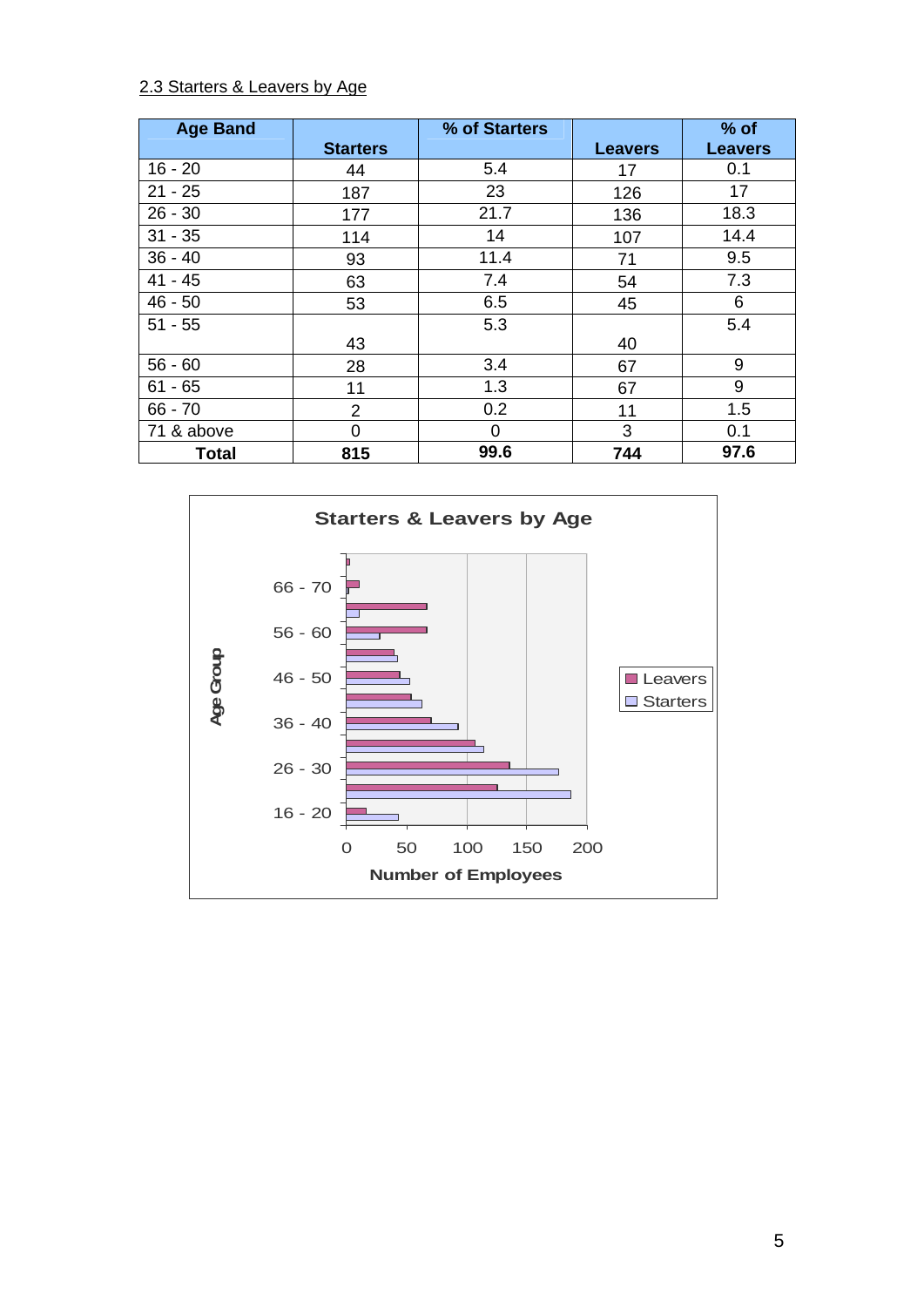# 2.4 Remuneration by Gender

| <b>Gender</b> | Pay         |     | 2    |      |      | 5    | -lo  |      | 8a   | 8 <sub>b</sub> | <b>8c</b> | 8d   | 9    | <b>Total</b> |
|---------------|-------------|-----|------|------|------|------|------|------|------|----------------|-----------|------|------|--------------|
|               | <b>Band</b> |     |      |      |      |      |      |      |      | (9)            | (10)      | (11) | (12) |              |
| <b>Male</b>   |             | 158 | 168  | 56   | 48   | 117  | 92   | 70   | 24   | 14             | 9         | 5    | ົ    | 763          |
| Female        |             | 236 | 883  | 250  | 292  | 895  | 608  | 292  | 68   | 36             | 8         | 4    | າ    | 3574         |
| Total         |             | 395 | 1051 | 306  | 340  | 1012 | 700  | 362  | 92   | 50             | 17        | 9    | 4    | 4337         |
| Male % of     |             | 40  | 15.9 | 18.3 | 14.1 | 11.6 | 13.1 | 19.3 | 26.1 | 28             | 53        | 56   | 50   |              |
| Pay Band      |             |     |      |      |      |      |      |      |      |                |           |      |      |              |
| Female % of   |             | 60  | 84   | 81.7 | 86   | 85.5 | 86.9 | 80.7 | 74   | 72             | 47        | 44.4 | 50   |              |
| Pay Band      |             |     |      |      |      |      |      |      |      |                |           |      |      |              |
| Total % of    |             | 9.1 | 24.2 | 7.1  | 7.8  | 23.3 | 16.1 | 8.3  | 2.1  | 1.2            | 0.4       | 0.2  | 0.1  | **4337       |
| Workforce     |             |     |      |      |      |      |      |      |      |                |           |      |      |              |

\*\* This total includes Agenda for Change pay bands only



### 2.4.2 Medical Staff Pay Bands

| Pay Band                        | <b>Number of Employees</b> |
|---------------------------------|----------------------------|
| <b>Permanent Medical Staff</b>  | 234                        |
| <b>Rotational Medical Staff</b> | 264                        |
| Total                           | 498                        |
| Male                            | 305                        |
| Female                          | 193                        |



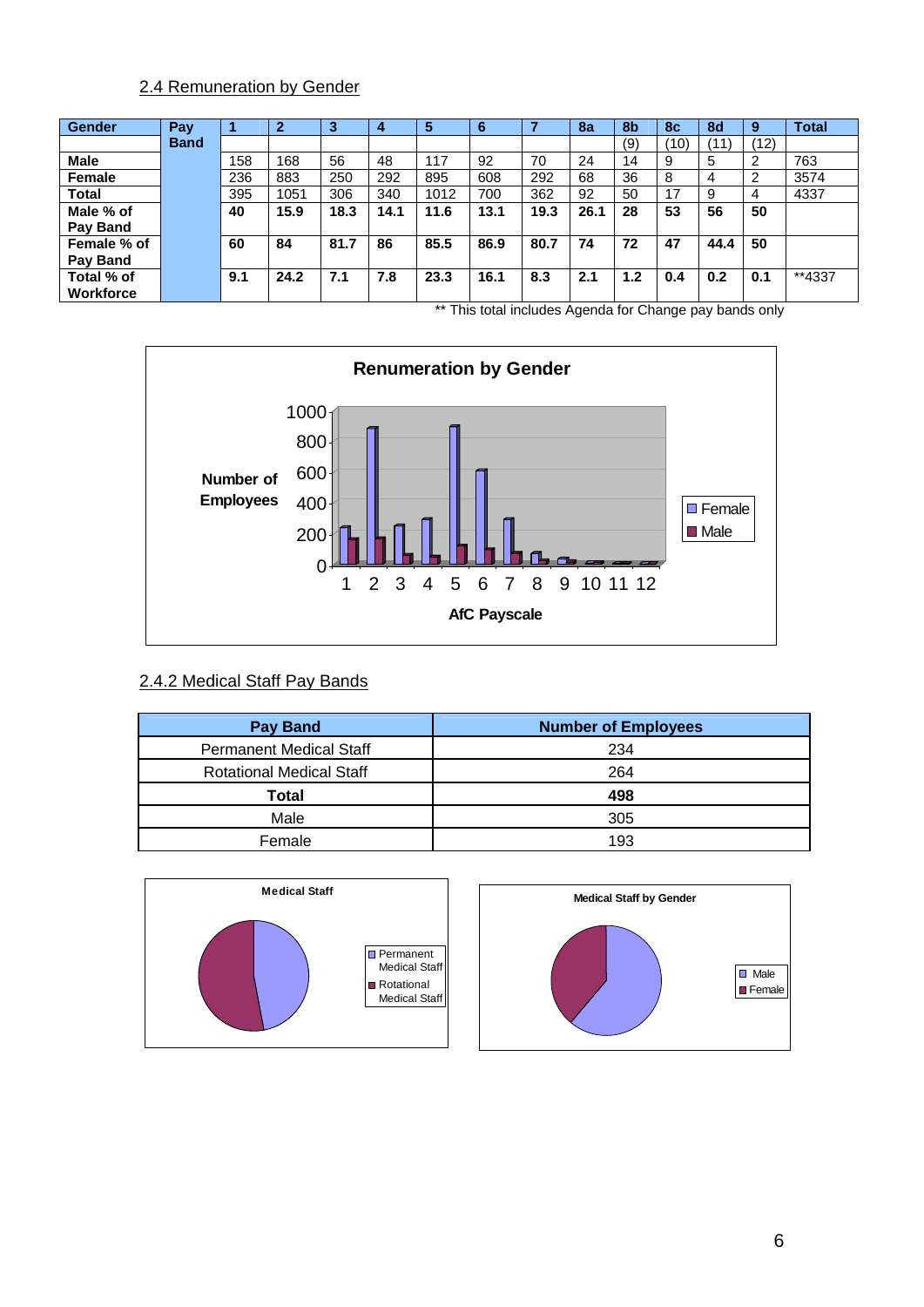# 3. Ethnicity Information

# 3.1 Ethnicity of the Workforce

| <b>Ethnicity</b>          | <b>All</b>     | <b>Female</b>  | <b>Male</b>    |
|---------------------------|----------------|----------------|----------------|
| A: White British          | 2391           | 1876           | 515            |
| <b>B:</b> White Irish     | 34             | 25             | 9              |
| C: White Others           | 2090           | 1667           | 423            |
| D: White/ Black Caribbean | 7              | 5              | $\overline{2}$ |
| E: White /Black African   | 6              | 6              | 0              |
| F: White and Asian        | 13             | 11             | $\overline{2}$ |
| G: Other Mixed            | 37             | 29             | 8              |
| H: Indian                 | 104            | 55             | 49             |
| J: Pakistani              | 10             | 5              | 5              |
| K: Bangladeshi            | $\overline{2}$ | $\overline{2}$ | $\overline{0}$ |
| L: Other Asian            | 23             | 12             | 11             |
| M: Caribbean              | 8              | 6              | 2              |
| N: African                | 50             | 29             | 21             |
| P: Other Black            | 3              | $\overline{2}$ | 1              |
| R: Chinese                | 20             | 10             | 10             |
| S: Others                 | 33             | 15             | 18             |
| Z: Not Stated             | 46             | 35             | 11             |
| Total                     | 4877           | 3790           | 1087           |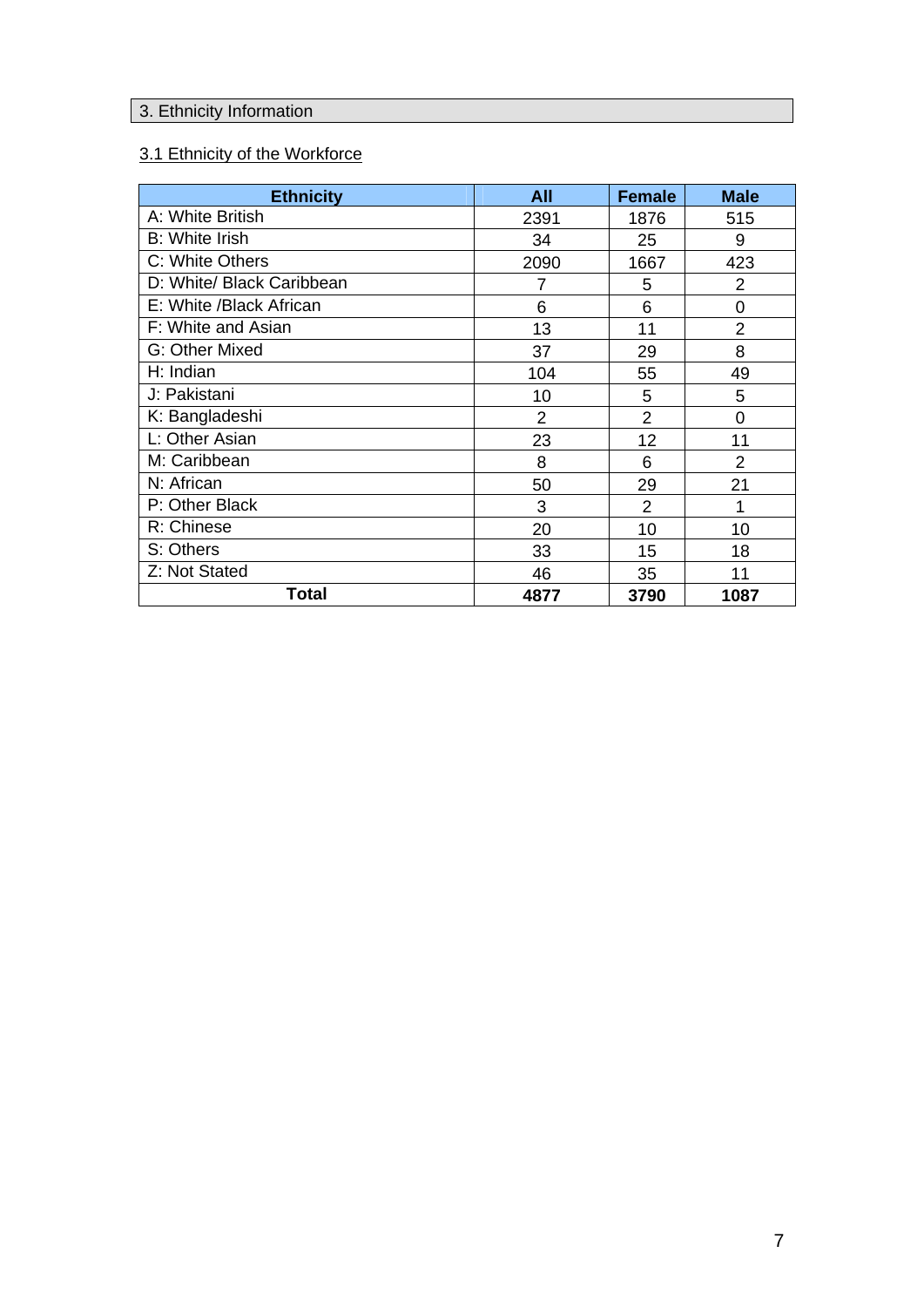## 3.2 Remuneration by Ethnicity

| <b>Pay Bands</b> | <b>All White</b> | <b>All</b><br><b>BME</b> | <b>Undefined</b> | <b>Total</b> |
|------------------|------------------|--------------------------|------------------|--------------|
| Band 1           | 376              | 16                       | 2                | 394          |
| Band 2           | 1004             | 36                       | 11               | 1051         |
| Band 3           | 299              | 4                        | 3                | 306          |
| Band 4           | 334              | 6                        | 0                | 340          |
| Band 5           | 911              | 90                       | 0                | 1001         |
| Band 6           | 673              | 21                       | 11               | 705          |
| Band 7           | 350              | 10                       | 6                | 366          |
| Band 8a          | 89               | 3                        | $\overline{2}$   | 94           |
| Band 8b          | 50               | 0                        | 0                | 50           |
| Band 8c          | 17               | 0                        | 0                | 17           |
| Band 8d          | 9                | 0                        | 0                | 9            |
| Band 9           | 4                | 0                        | 0                | 4            |
| Medical          | 357              | 129                      | 12               | 498          |
| Non AfC          | 41               | 1                        | 0                | 42           |
| All AFC          | 4116             | 186                      | 35               | 4337         |
| <b>All Bands</b> | 4514             | 316                      | 47               | 4877         |

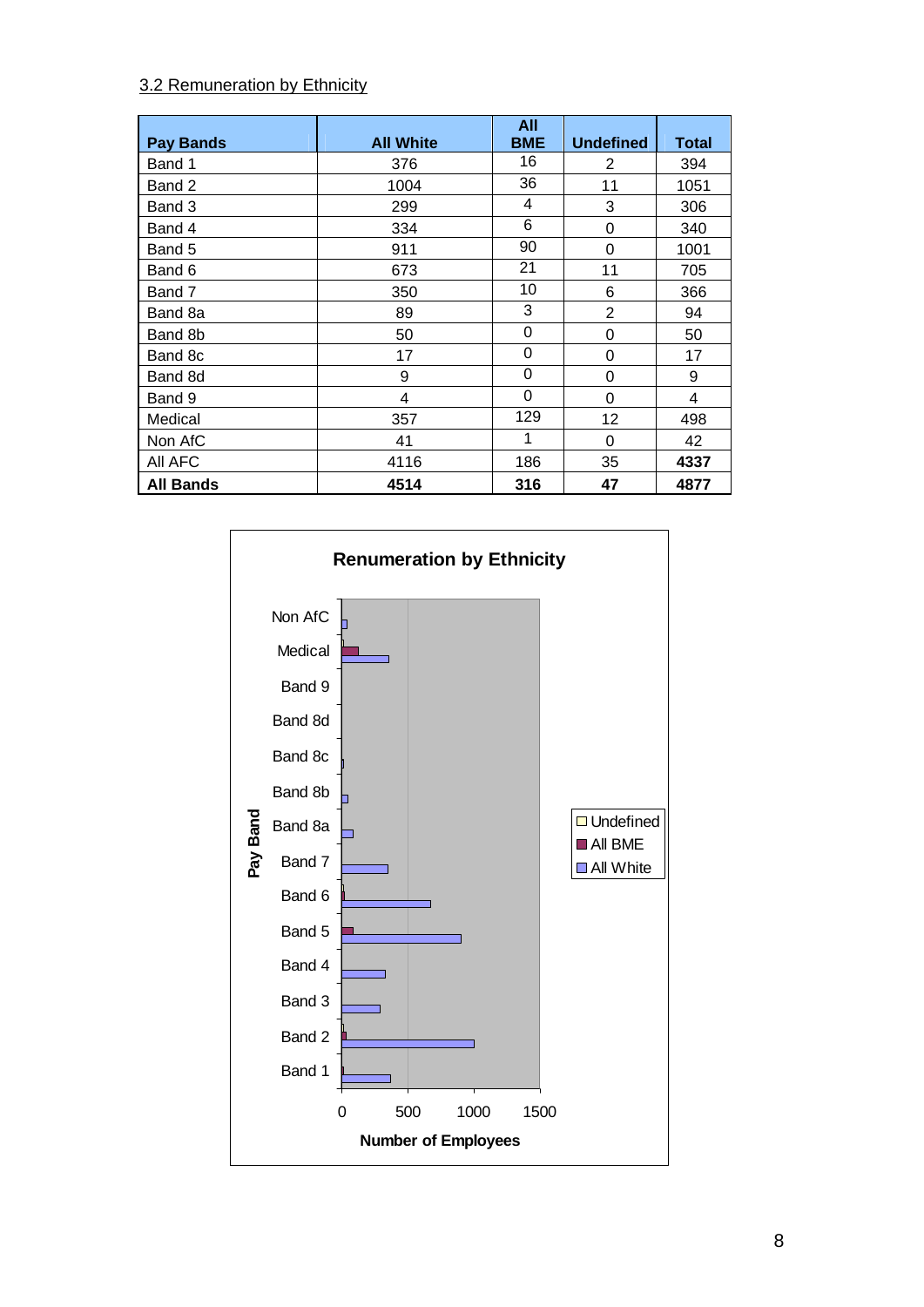## 3.3 Starters and Leavers by Ethnicity







| <b>Ethnicity</b>          | <b>Starters</b> | <b>Leavers</b> |
|---------------------------|-----------------|----------------|
| A: White British          | 640             | 401            |
| <b>B:</b> White Irish     | 10              | 2              |
| C: White Others           | 43              | 196            |
| D: White/ Black Caribbean |                 | 3              |
| E: White /Black African   | $\overline{2}$  |                |
| F: White and Asian        | 3               | 7              |
| G: Other Mixed            | 4               | 8              |
| H: Indian                 | 41              | 40             |
| J: Pakistani              | 9               |                |
| K: Bangladeshi            | 3               | 3              |
| L: Other Asian            | 10              | 9              |
| M: Caribbean              |                 | 3              |
| N: African                | 20              | 16             |
| P: Other Black            | $\overline{2}$  | $\overline{2}$ |
| R: Chinese                | 9               | 12             |
| S: Others                 | 8               | 10             |
| Z: Not Stated             | 9               | 24             |
| Total                     | 815             | 744            |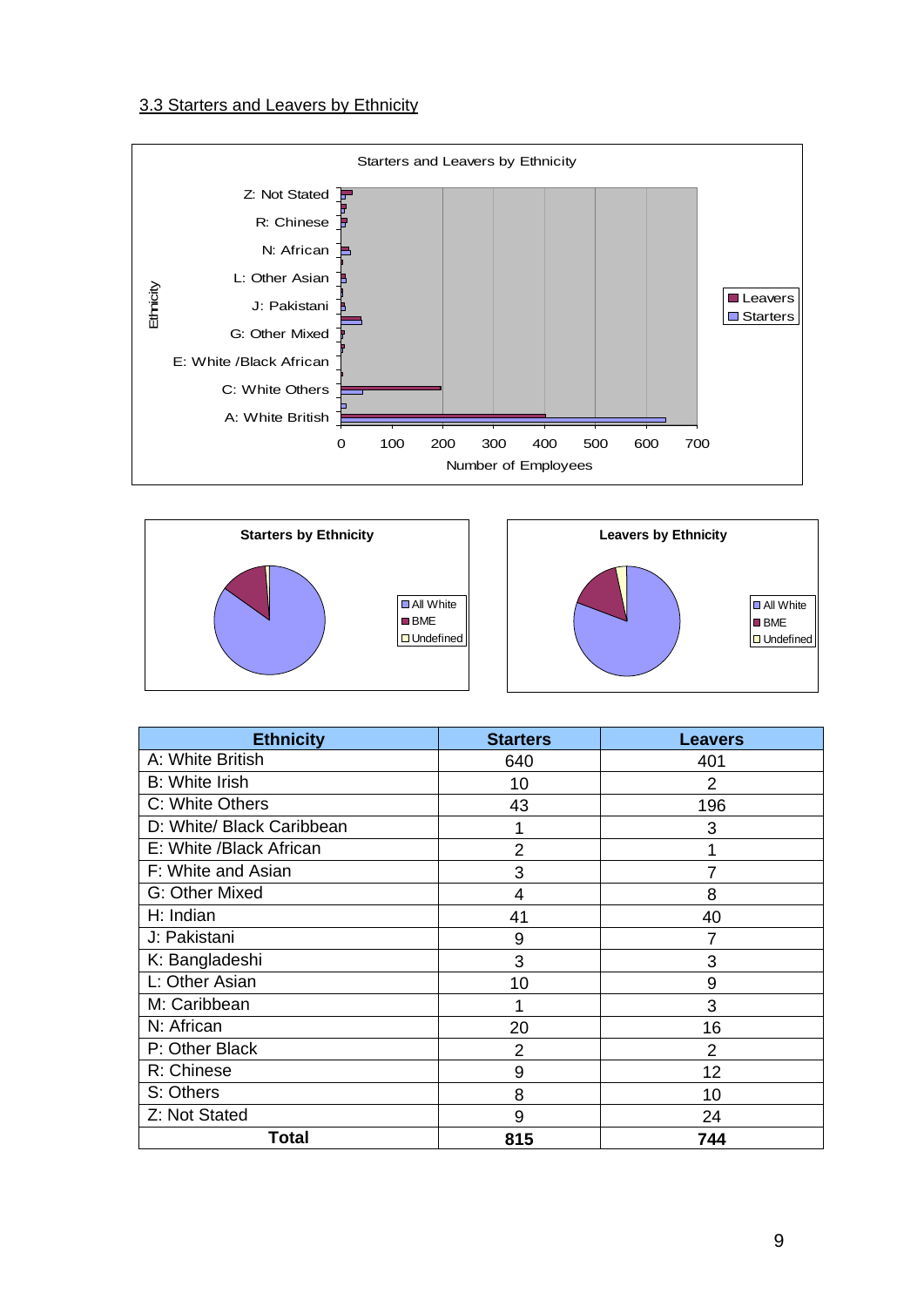| <b>Ethnic Group</b>          | <b>Number</b><br>of people<br>in<br>Yorkshire<br>& Humber<br><b>Region</b> | <b>Number of</b><br><b>People</b><br><b>Employed by</b><br><b>York FT</b> | <b>Yorkshire &amp;</b><br><b>Humber Region</b><br><b>Population %</b> | York FT %<br>of Head<br><b>Count</b> |
|------------------------------|----------------------------------------------------------------------------|---------------------------------------------------------------------------|-----------------------------------------------------------------------|--------------------------------------|
| A: White British             | 4,551,394                                                                  | 2391                                                                      | 91.7                                                                  | 38.46                                |
| <b>B:</b> White Irish        | 32,735                                                                     | 34                                                                        | 0.7                                                                   | 0.45                                 |
| C: White Others              | 57,134                                                                     | 2,090                                                                     | 1.2                                                                   | 53.5                                 |
| D: White/ Black<br>Caribbean | 18,187                                                                     | $\overline{7}$                                                            | 0.4                                                                   | 0.15                                 |
| E: White /Black              | 4,095                                                                      | 6                                                                         | 0.1                                                                   | 0.13                                 |
| African                      |                                                                            |                                                                           |                                                                       |                                      |
| F: White and Asian           | 14,218                                                                     | 13                                                                        | 0.3                                                                   | 0.26                                 |
| G: Other Mixed               | 8,494                                                                      | 37                                                                        | 0.2                                                                   | 0.92                                 |
| H: Indian                    | 51,593                                                                     | 104                                                                       | 1.0                                                                   | 2.09                                 |
| J: Pakistani                 | 146,330                                                                    | 10                                                                        | 2.9                                                                   | 0.15                                 |
| K: Bangladeshi               | 12,330                                                                     | $\overline{2}$                                                            | 0.2                                                                   | 0.04                                 |
| L: Other Asian               | 12,333                                                                     | 23                                                                        | 0.2                                                                   | 0.43                                 |
| M: Caribbean                 | 21,308                                                                     | 8                                                                         | 0.4                                                                   | 0.12                                 |
| N: African                   | 9,626                                                                      | 50                                                                        | 0.2                                                                   | 0.8                                  |
| P: Other Black               | 3,329                                                                      | $\overline{3}$                                                            | 0.1                                                                   | 0.08                                 |
| R: Chinese                   | 12,341                                                                     | 20                                                                        | 0.2                                                                   | 0.41                                 |
| S: Others                    | 9,486                                                                      | 33                                                                        | 0.2                                                                   | 0.64                                 |
| Z: Not Stated                |                                                                            | 46                                                                        |                                                                       | 1.27                                 |
| <b>Total</b>                 | 4,964,833                                                                  | 4,877                                                                     | 100                                                                   | 99.9                                 |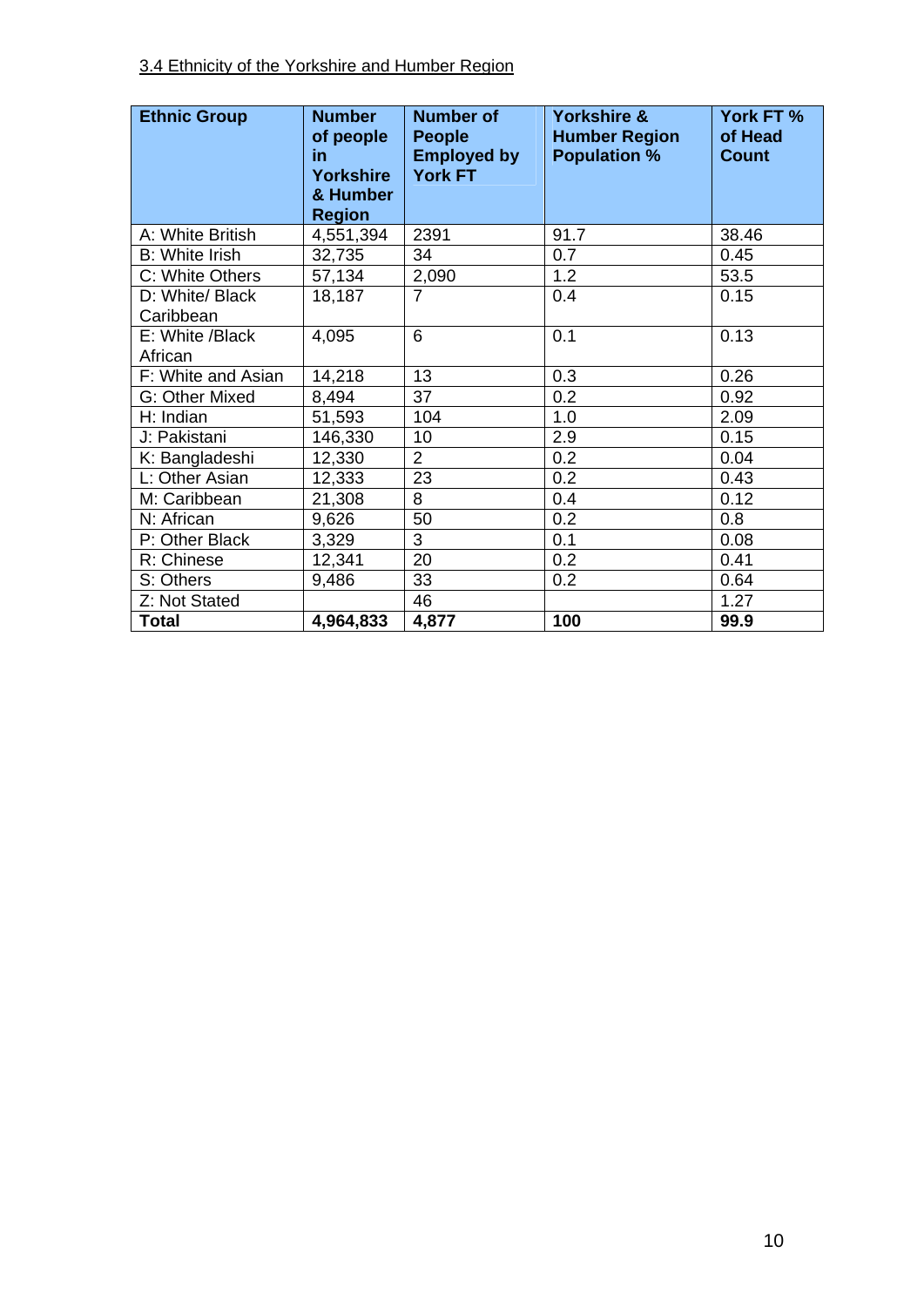# 3.5 Applications and New Appointments by Race



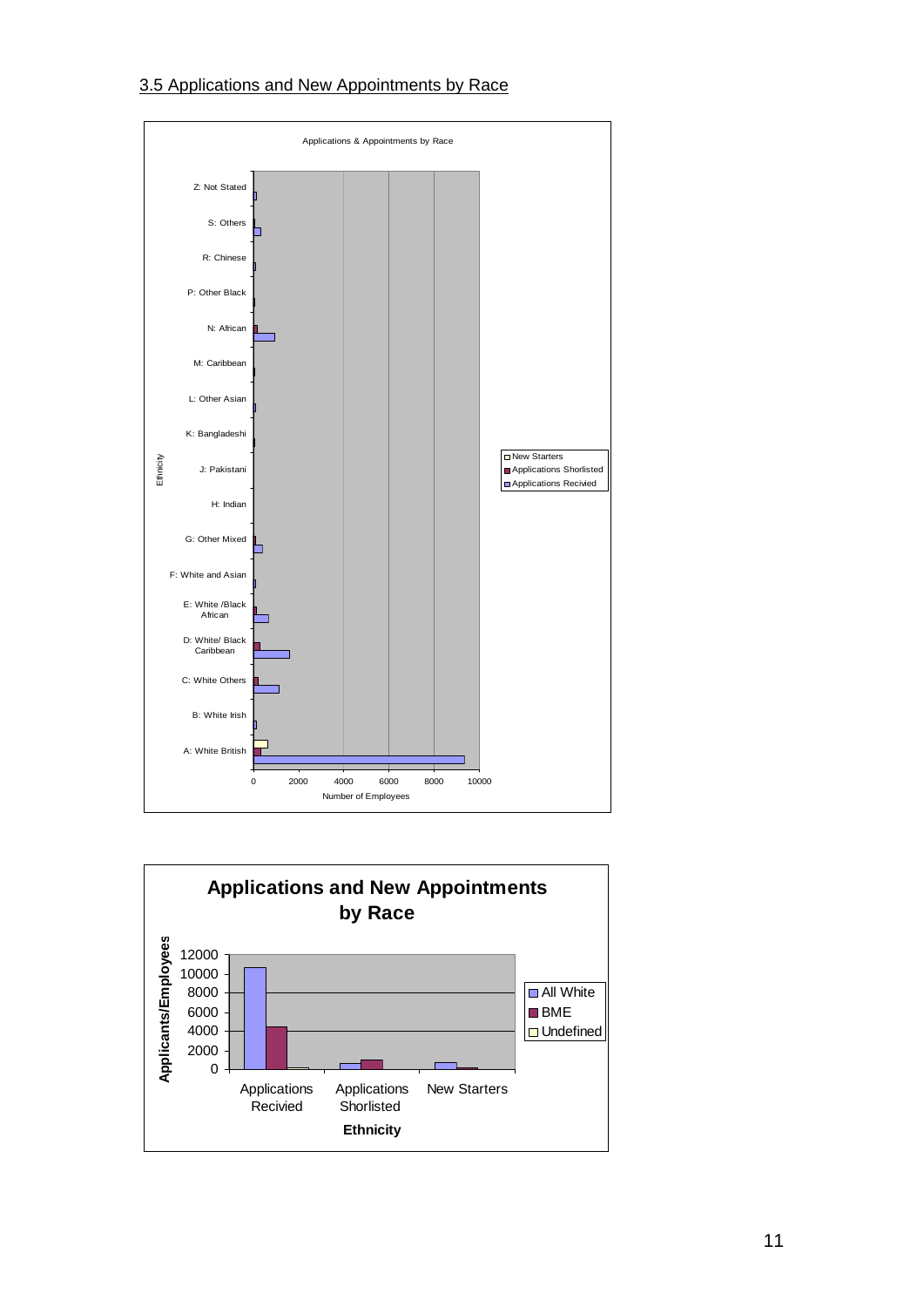| <b>Ethnicity</b>             | <b>Applications</b><br><b>Received</b> | $%$ of<br><b>Applications</b><br><b>Received</b> | <b>Applications</b><br><b>Short-listed</b> | $%$ of<br><b>Applications</b><br><b>Short-listed</b> | <b>New Starters</b> | $%$ of New<br><b>Starters</b> |
|------------------------------|----------------------------------------|--------------------------------------------------|--------------------------------------------|------------------------------------------------------|---------------------|-------------------------------|
| A: White British             | 9320                                   | 61.2%                                            | 320                                        | 21.0%                                                | 640                 | 78.5%                         |
| B: White Irish               | 153                                    | 1.0%                                             | 35                                         | 2.3%                                                 | 10                  | 1.2%                          |
| C: White Others              | 1161                                   | 7.6%                                             | 210                                        | 13.8%                                                | 43                  | 5.3%                          |
| D: White/ Black<br>Caribbean | 1600                                   | 10.5%                                            | 290                                        | 19.0%                                                | 1                   | 0.1%                          |
| E: White /Black<br>African   | 675                                    | 4.4%                                             | 158                                        | 10.3%                                                | $\overline{2}$      | 0.2%                          |
| F: White and<br>Asian        | 99                                     | 0.7%                                             | 24                                         | 1.6%                                                 | 3                   | 0.4%                          |
| G: Other Mixed               | 380                                    | 2.5%                                             | 90                                         | 5.9%                                                 | 4                   | 0.5%                          |
| H: Indian                    | 18                                     | 0.1%                                             | 4                                          | 0.3%                                                 | 41                  | 5.0%                          |
| J: Pakistani                 | 38                                     | 0.2%                                             | 11                                         | 0.7%                                                 | 9                   | 1.1%                          |
| K: Bangladeshi               | 58                                     | 0.4%                                             | 11                                         | 0.7%                                                 | 3                   | 0.4%                          |
| L: Other Asian               | 87                                     | 0.6%                                             | 18                                         | 1.2%                                                 | 10                  | 1.2%                          |
| M: Caribbean                 | 56                                     | 0.4%                                             | 20                                         | 1.3%                                                 | 1                   | 0.1%                          |
| N: African                   | 943                                    | 6.2%                                             | 190                                        | 12.4%                                                | 20                  | 2.5%                          |
| P: Other Black               | 56                                     | 0.4%                                             | 14                                         | 0.9%                                                 | $\overline{2}$      | 0.2%                          |
| R: Chinese                   | 105                                    | 0.7%                                             | 24                                         | 1.6%                                                 | 9                   | 1.1%                          |
| S: Others                    | 324                                    | 2.1%                                             | 75                                         | 4.9%                                                 | 8                   | 1.0%                          |
| Z: Not Stated                | 154                                    | 1.0%                                             | 33                                         | 2.2%                                                 | 9                   | 1.1%                          |
| <b>Total</b>                 | 15227                                  | 100.0%                                           | 1527                                       | 100.0%                                               | 815                 | 100.0%                        |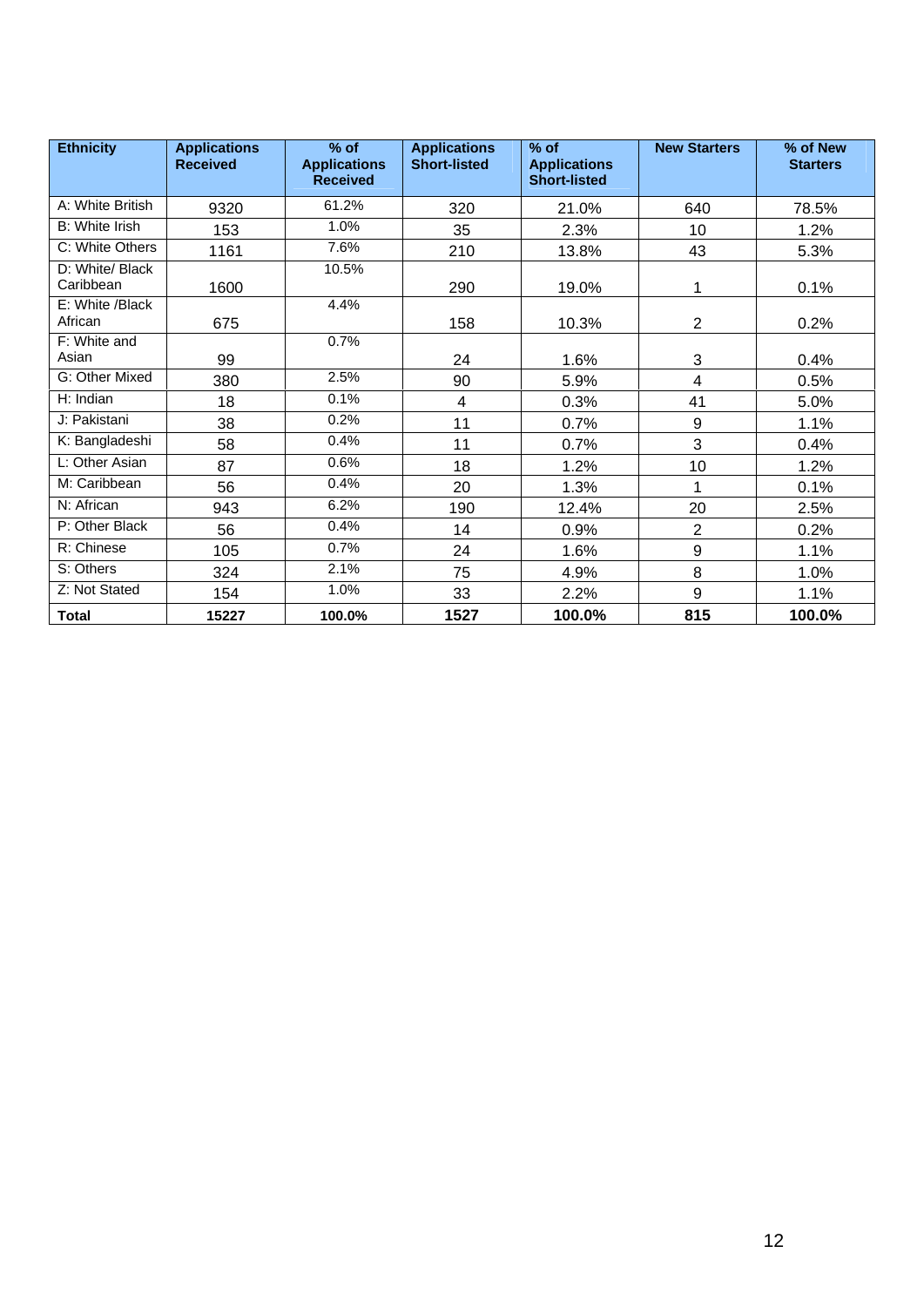# 3.6 Internal Promotion by Race

The chart below show the number of employees who show an increase to their Agenda for Change pay bands during the last 12 months. This includes staff restructures as well as appointments.





| <b>Ethnicity</b>          | <b>Total</b> | $\frac{9}{6}$ |
|---------------------------|--------------|---------------|
| A: White British          | 103          | 57            |
| <b>B:</b> White Irish     |              | 0.6           |
| C: White Others           | 66           | 37            |
| D: White/ Black Caribbean | O            | 0             |
| E: White /Black African   |              | 0.6           |
| F: White and Asian        | 0            | 0             |
| G: Other Mixed            |              | 0.6           |
| H: Indian                 |              | 0.6           |
| J: Pakistani              | 0            | 0             |
| K: Bangladeshi            | 0            | 0             |
| L: Other Asian            | 0            | 0             |
| M: Caribbean              |              | 0.6           |
| N: African                |              | 0.6           |
| P: Other Black            | ∩            | 0             |
| R: Chinese                | O            | 0             |
| S: Others                 |              | 0.6           |
| Z: Not Stated             | 2            | 1.1           |
| Total                     | 178          | 100           |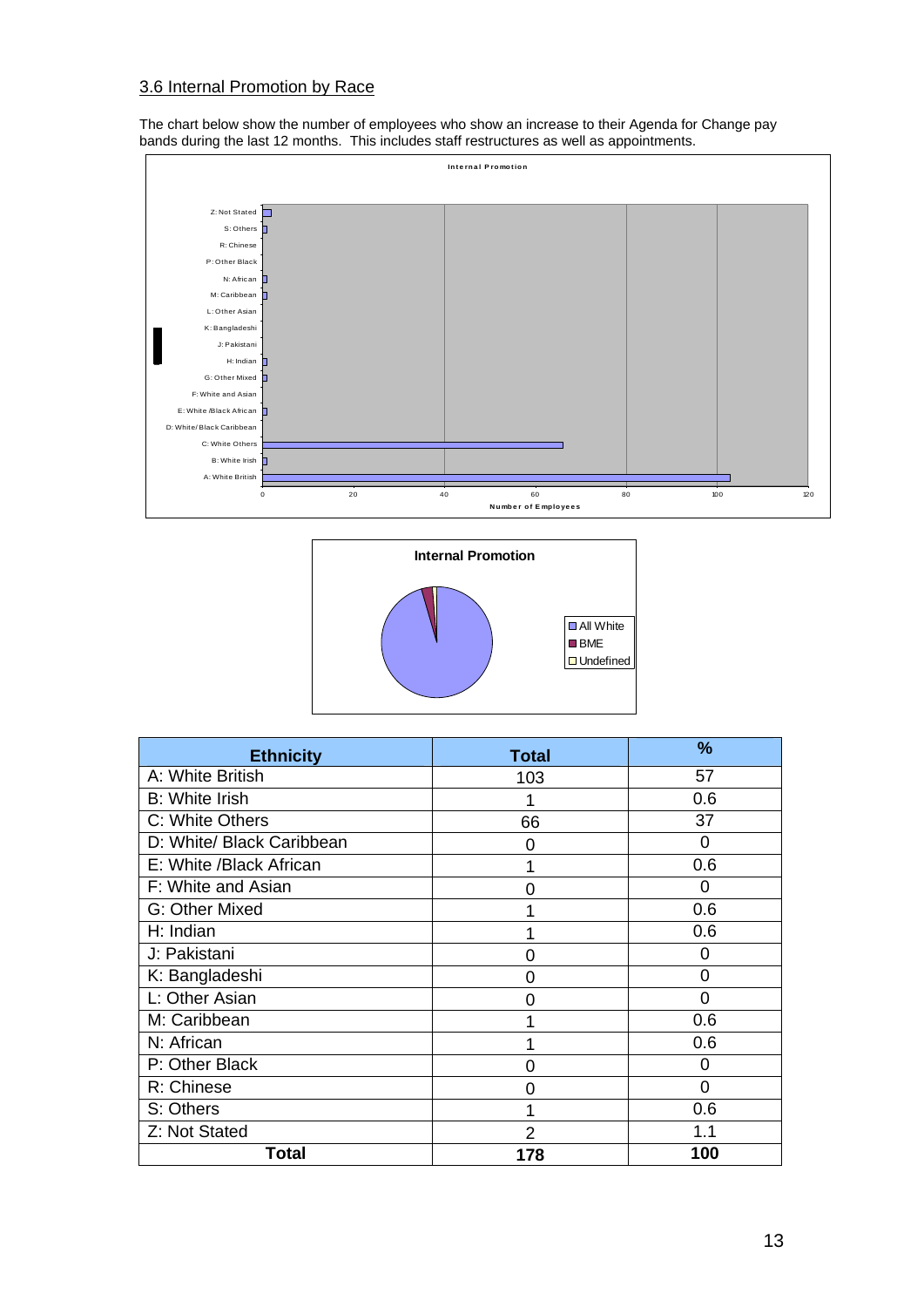# 3.7 Training opportunity uptake within York FT

| <b>Training Categories</b>      |            |  |  |  |
|---------------------------------|------------|--|--|--|
| <b>Customer Relations</b>       | СR         |  |  |  |
| Health & Safety                 | HS         |  |  |  |
| Induction                       | Ind        |  |  |  |
| <b>Informatics</b>              | Info       |  |  |  |
| Occupational Knowledge & Skills | <b>OKS</b> |  |  |  |
| <b>Personal Development</b>     | <b>PD</b>  |  |  |  |
| Resuscitation                   | Res        |  |  |  |
| <b>Risk Management</b>          | <b>RM</b>  |  |  |  |

| <b>Ethnicity</b>     | <b>CR</b>      | %    | <b>HS</b>      | %        | Ind             | %    | <b>Info</b> | %    | <b>OKS</b>     | $\frac{9}{6}$     | <b>PD</b>      | %    | <b>Res</b> | %                 | <b>RM</b> | $\overline{\mathcal{C}}$ |
|----------------------|----------------|------|----------------|----------|-----------------|------|-------------|------|----------------|-------------------|----------------|------|------------|-------------------|-----------|--------------------------|
| A: White             |                | 57.7 |                | 50.8     |                 | 54.1 |             | 52.9 |                | $\overline{50.7}$ |                | 47.5 |            | $\overline{51.2}$ |           | 52.2                     |
| <b>British</b>       | 61             |      | 1630           |          | 2442            |      | 9           |      | 230            |                   | 289            |      | 526        |                   | 5857      |                          |
| <b>B: White</b>      |                | 1.9  |                | 0.5      |                 | 0.6  |             | 0.0  |                | 0.4               |                | 0.7  |            | 0.9               |           | 0.7                      |
| Irish                | $\overline{c}$ |      | 17             |          | 28              |      | $\Omega$    |      | $\overline{c}$ |                   | $\overline{4}$ |      | 9          |                   | 74        |                          |
| C: White             |                | 39.9 |                | 44.5     |                 | 37.3 |             | 23.5 |                | 43.2              |                | 49.4 |            | 39.6              |           | 40.8                     |
| Others               | 42             |      | 1430           |          | 1683            |      | 4           |      | 196            |                   | 301            |      | 407        |                   | 4578      |                          |
| D: White/            |                | 0.0  |                | 0.1      |                 | 0.1  |             | 0.0  |                | 0.2               |                | 0.5  |            | 0.0               |           | 0.1                      |
| <b>Black</b>         |                |      |                |          |                 |      |             |      |                |                   |                |      |            |                   |           |                          |
| Caribbean            | 0              |      | $\overline{c}$ |          | $\mathbf{3}$    |      | $\Omega$    |      | 1              |                   | 3              |      | 0          |                   | 10        |                          |
| E: White             |                | 0.0  |                | 0        |                 | 0.1  |             | 0.0  |                | 0.0               |                | 0.0  |            | 0.5               |           | 0.1                      |
| /Black               |                |      |                |          |                 |      |             |      |                |                   |                |      |            |                   |           |                          |
| African              | 0              |      | 0              |          | 6               |      | $\Omega$    |      | 0              |                   | $\Omega$       |      | 5          |                   | 12        |                          |
| F: White             |                | 0.0  |                | 0.1      |                 | 0.3  |             | 0.0  |                | 0.2               |                | 0.0  |            | 0.0               |           | 0.2                      |
| and Asian            | 0              |      | 4              |          | 15              |      | $\Omega$    |      | 1              |                   | $\Omega$       |      | $\Omega$   |                   | 26        |                          |
| G: Other             |                | 0.0  |                | 0.7      |                 | 0.7  |             | 0.0  |                | 0.9               |                | 0.3  |            | 1.1               |           | 0.7                      |
| Mixed                | 0              |      | 22             |          | 31              |      | 0           |      | 4              |                   | 2              |      | 11         |                   | 78        |                          |
| H: Indian            | 0              | 1.9  | 29             | 0.9      | 85              | 1.9  | 2           | 11.8 | 10             | 2.2               | $\Omega$       | 0.0  | 22         | 2.1               | 172       | 1.5                      |
| J: Pakistani         | $\overline{2}$ | 0.0  | $\mathbf{1}$   | $\Omega$ | 8               | 0.2  | $\Omega$    | 0.0  | 0              | 0.0               | $\Omega$       | 0.0  | $\Omega$   | 0.0               | 10        | 0.1                      |
| К:                   |                | 0.0  |                | 0.2      |                 | 0.1  |             | 5.9  |                | 0.0               |                | 0.0  |            | 0.1               |           | 0.1                      |
| Bangladeshi          | $\Omega$       |      | 5              |          | 4               |      | 1           |      | 0              |                   | 0              |      | 1          |                   | 12        |                          |
| L: Other             |                | 0.0  |                | 0.2      |                 | 0.4  |             | 5.9  |                | 0.2               |                | 0.0  |            | 0.3               |           | 0.3                      |
| Asian                | 0              |      | 6              |          | 18              |      | 1           |      | 1              |                   | $\Omega$       |      | 3          |                   | 31        |                          |
| M:                   |                | 0.0  |                | 0.1      |                 | 0.2  |             | 0.0  |                | 0.7               |                | 0.7  |            | 0.0               |           | 0.2                      |
| Caribbean            | 0              |      | 4              |          | 7               |      | 0           |      | 3              |                   | 4              |      | 0          |                   | 18        |                          |
| N: African           | $\mathbf 0$    | 0.0  | 21             | 0.7      | 58              | 1.3  | $\Omega$    | 0.0  | $\overline{3}$ | 0.7               | 1              | 0.2  | 20         | 1.9               | 120       | 1.1                      |
| P: Other             |                | 0.0  |                | 0.0      |                 | 0.1  |             | 0.0  |                | 0.2               |                | 0.7  |            | 0.0               |           | 0.1                      |
| <b>Black</b>         | 0              |      | 0              |          | 3               |      | $\mathbf 0$ |      | 1              |                   | 4              |      | $\Omega$   |                   | 9         |                          |
| R: Chinese           | 0              | 0.0  | $\overline{5}$ | 0.2      | $\overline{19}$ | 0.4  | $\Omega$    | 0.0  | $\mathbf{1}$   | 0.2               | $\Omega$       | 0.0  | 3          | 0.3               | 31        | 0.3                      |
| S: Others            | $\Omega$       | 0.0  | 11             | 0.3      | 21              | 0.5  | $\Omega$    | 0.0  | $\Omega$       | 0.0               | $\Omega$       | 0.0  | 8          | 0.8               | 48        | 0.4                      |
| $\overline{Z}$ : Not |                | 0.0  |                | 0.7      |                 | 1.9  |             | 0.0  |                | 0.2               |                | 0.2  |            | 1.2               |           | 1.2                      |
| Stated               | 0              |      | 24             |          | 85              |      | 0           |      | 1              |                   | 1              |      | 12         |                   | 136       |                          |
| Total                | 107            | 100  | 3211           | 100      | 4516            | 100  | 17          | 100  | 454            | 100               | 609            | 100  | 1027       | 100               | 11222     | 100                      |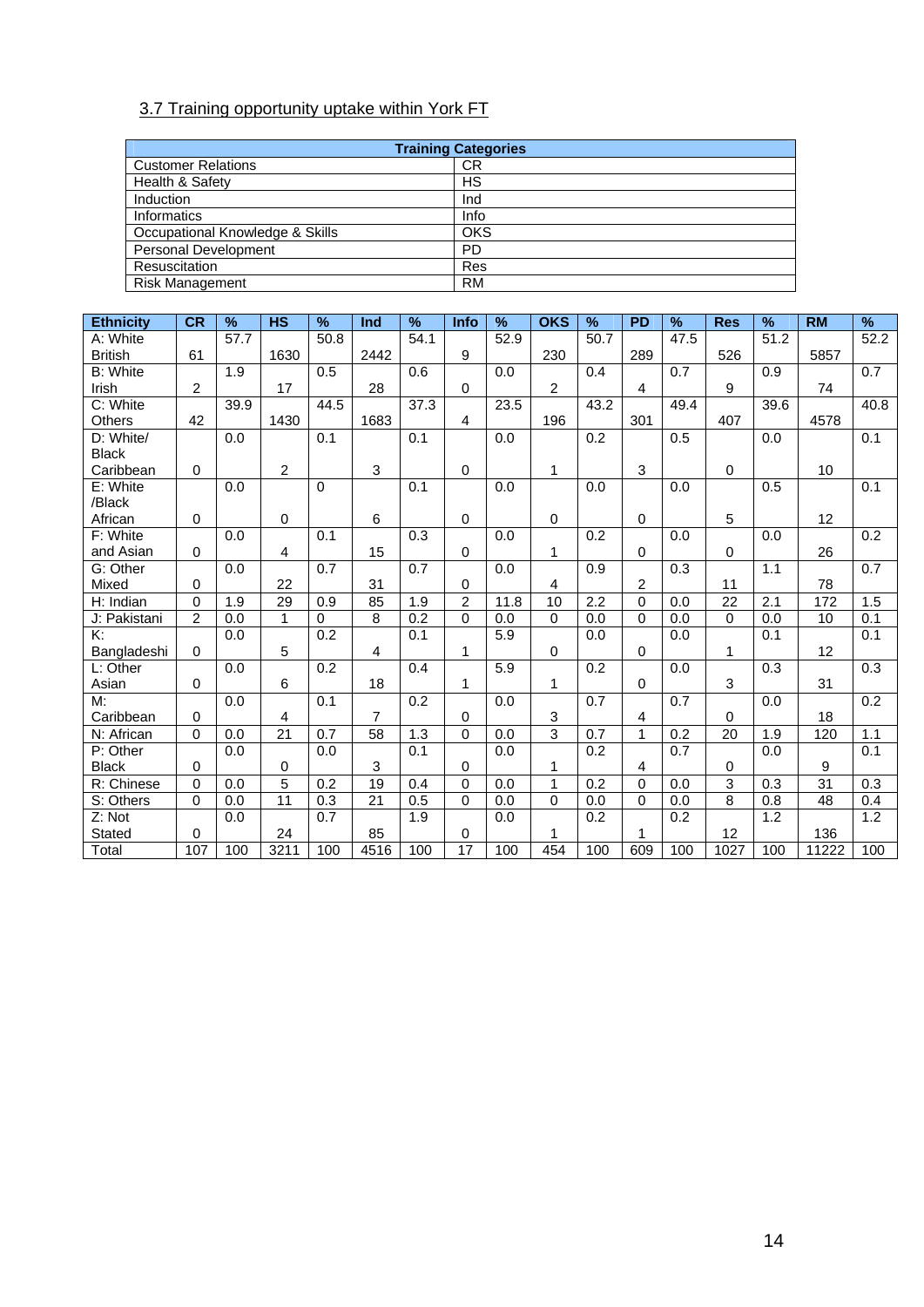# 3.8 Employee Relations Information by Race

| Ethnicity                              | Grievances<br>Raised | <b>Disciplinary</b><br>Investigations | <b>Formal Sanctions</b> | Suspensions      |
|----------------------------------------|----------------------|---------------------------------------|-------------------------|------------------|
|                                        |                      |                                       |                         |                  |
| A: White<br><b>British</b>             | $\mathbf{1}$         | 30                                    | 31                      | 14               |
| <b>B: White</b><br>Irish               | 0                    | $\mathbf{1}$                          | $\mathbf 0$             | $\mathbf 0$      |
| C: White<br><b>Others</b>              | $\boldsymbol{0}$     | $\mathbf 0$                           | $\mathbf 0$             | 0                |
| D: White/<br><b>Black</b><br>Caribbean | $\mathbf 0$          | 0                                     | $\mathbf 0$             | 0                |
| E: White<br>/Black<br>African          | $\mathbf 0$          | $\mathbf{1}$                          | 1                       | 0                |
| F: White<br>and Asian                  | $\mathbf 0$          | $\mathbf 0$                           | $\mathbf 0$             | $\mathbf 0$      |
| G: Other<br>Mixed                      | $\mathbf 0$          | $\mathbf 0$                           | $\overline{0}$          | $\mathbf 0$      |
| H: Indian                              | $\mathbf 0$          | $\mathbf 0$                           | $\mathbf 0$             | 0                |
| J: Pakistani                           | 0                    | $\mathsf 0$                           | $\boldsymbol{0}$        | $\boldsymbol{0}$ |
| $\overline{K}$<br>Bangladeshi          | $\overline{0}$       | $\overline{0}$                        | $\overline{0}$          | $\overline{0}$   |
| L: Other<br>Asian                      | $\mathbf 0$          | $\mathbf 0$                           | $\overline{0}$          | $\mathbf 0$      |
| M:<br>Caribbean                        | $\mathbf 0$          | $\mathbf 0$                           | $\overline{0}$          | $\mathbf 0$      |
| N: African                             | 0                    | $\mathsf 0$                           | $\mathbf 0$             | 0                |
| P: Other<br><b>Black</b>               | $\overline{0}$       | $\mathbf 0$                           | $\mathbf 0$             | $\overline{0}$   |
| R: Chinese                             | $\mathbf 0$          | $\mathbf 0$                           | $\mathbf 0$             | 0                |
| S: Others                              | $\mathbf 0$          | 3                                     | 1                       | $\mathbf 0$      |
| Z: Not<br><b>Stated</b>                | $\overline{0}$       | $\overline{0}$                        | $\overline{0}$          | $\overline{0}$   |
| Total                                  | 1                    | $\overline{35}$                       | 33                      | $\overline{14}$  |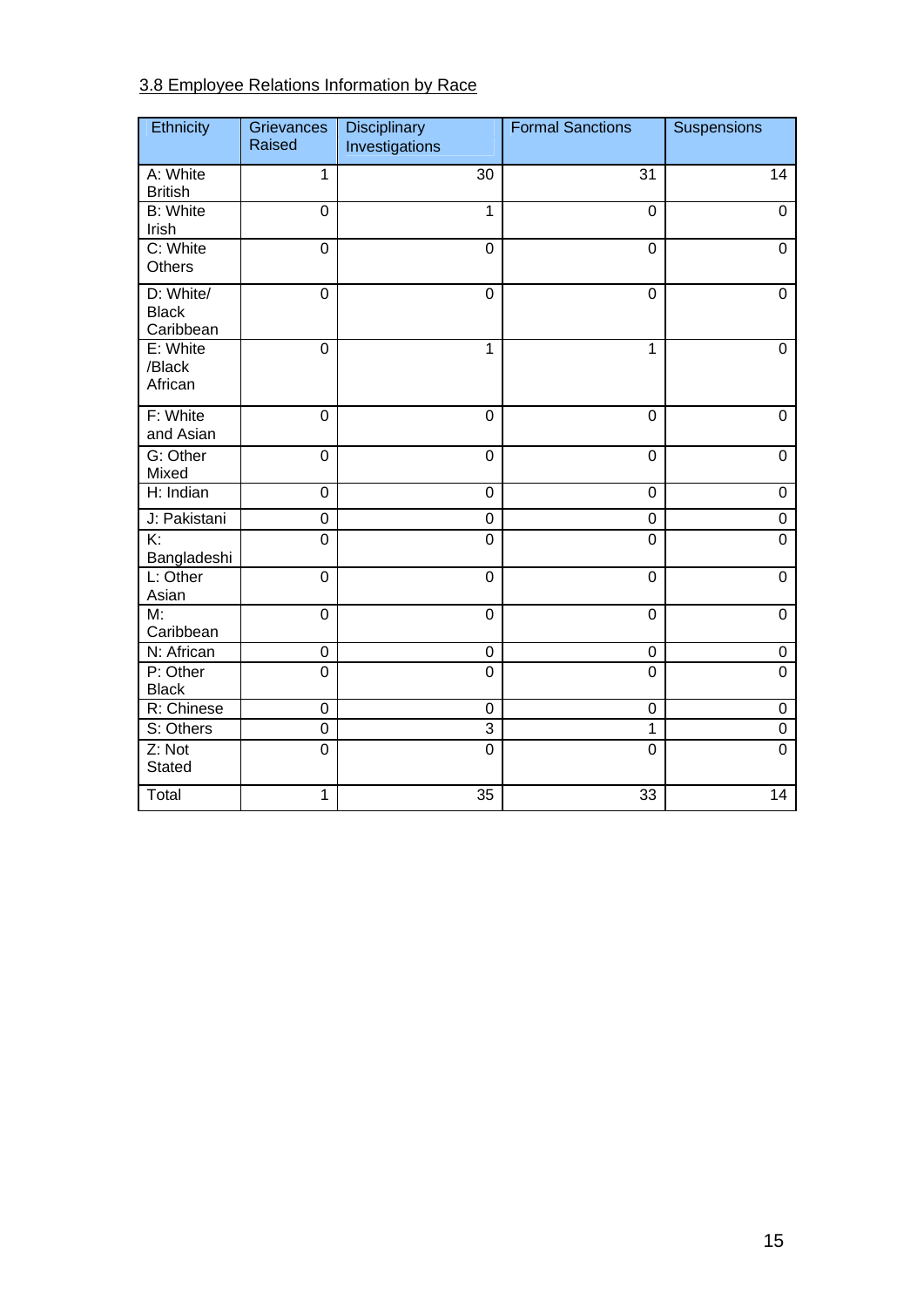# **4. Age**

### 4.1 Regional Labour Force by Age

Labour force total includes those in employment and those that are unemployed.

| <b>Group</b>          | $16 - 24$<br><b>Vrs</b><br>(%) | 25-34 yrs<br>(%) | 35-44 vrs<br>(%) | <b>Males 45-64</b><br><b>Females 45-</b><br>59(%) | Males $65 +$<br>Females $60+$ $%$ ) | All Ages (=100%)<br>(Thousands) |
|-----------------------|--------------------------------|------------------|------------------|---------------------------------------------------|-------------------------------------|---------------------------------|
| All People UK         | 15.4                           | 21.4             | 24.6             | 34.2                                              | 4.4                                 | 31.175                          |
| Yorkshire &<br>Humber | 17.1                           | 20.9             | 24.3             | 33.7                                              | 3.9                                 | 2.611                           |

Workforce by Age 71 & above 66 - 70 61 - 65 56 - 60 51 - 55 **FOOGLE** Age Group 46 - 50 41 - 45 36 - 40 31 - 35 26 - 30 21 - 25 16 - 20 0 200 400 600 800 1000 Number of Employees

*Source National Office of Statistics Regional Reports, released Regional Trends, 2010*

## 4.2 Workforce by Age

| <b>Age Band</b> | <b>Total</b> |
|-----------------|--------------|
| $16 - 20$       | 55           |
| $21 - 25$       | 365          |
| $26 - 30$       | 596          |
| $31 - 35$       | 571          |
| $36 - 40$       | 635          |
| $41 - 45$       | 652          |
| $46 - 50$       | 775          |
| $51 - 55$       | 634          |
| $56 - 60$       | 413          |
| $61 - 65$       | 162          |
| $66 - 70$       | 16           |
| 71 & above      | 3            |
| <b>Total</b>    | 4877         |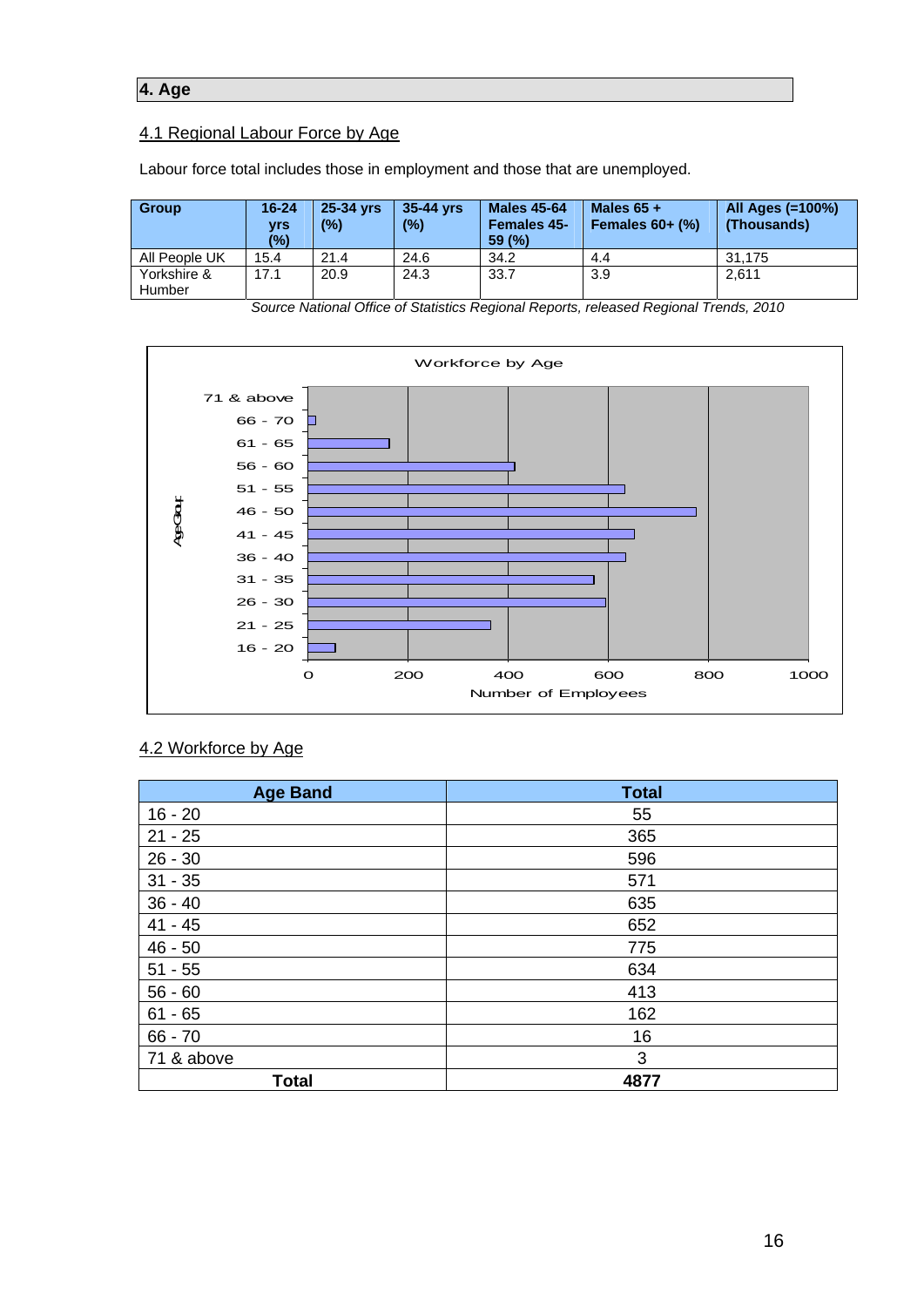### 4.3 Young-Workers

| <b>Age Band</b> | <b>Total</b> |
|-----------------|--------------|
| 16              |              |
|                 |              |
|                 |              |
| 20              | 26           |
| <b>Total</b>    | 35           |

4.4 Applications and New Appointments by Age

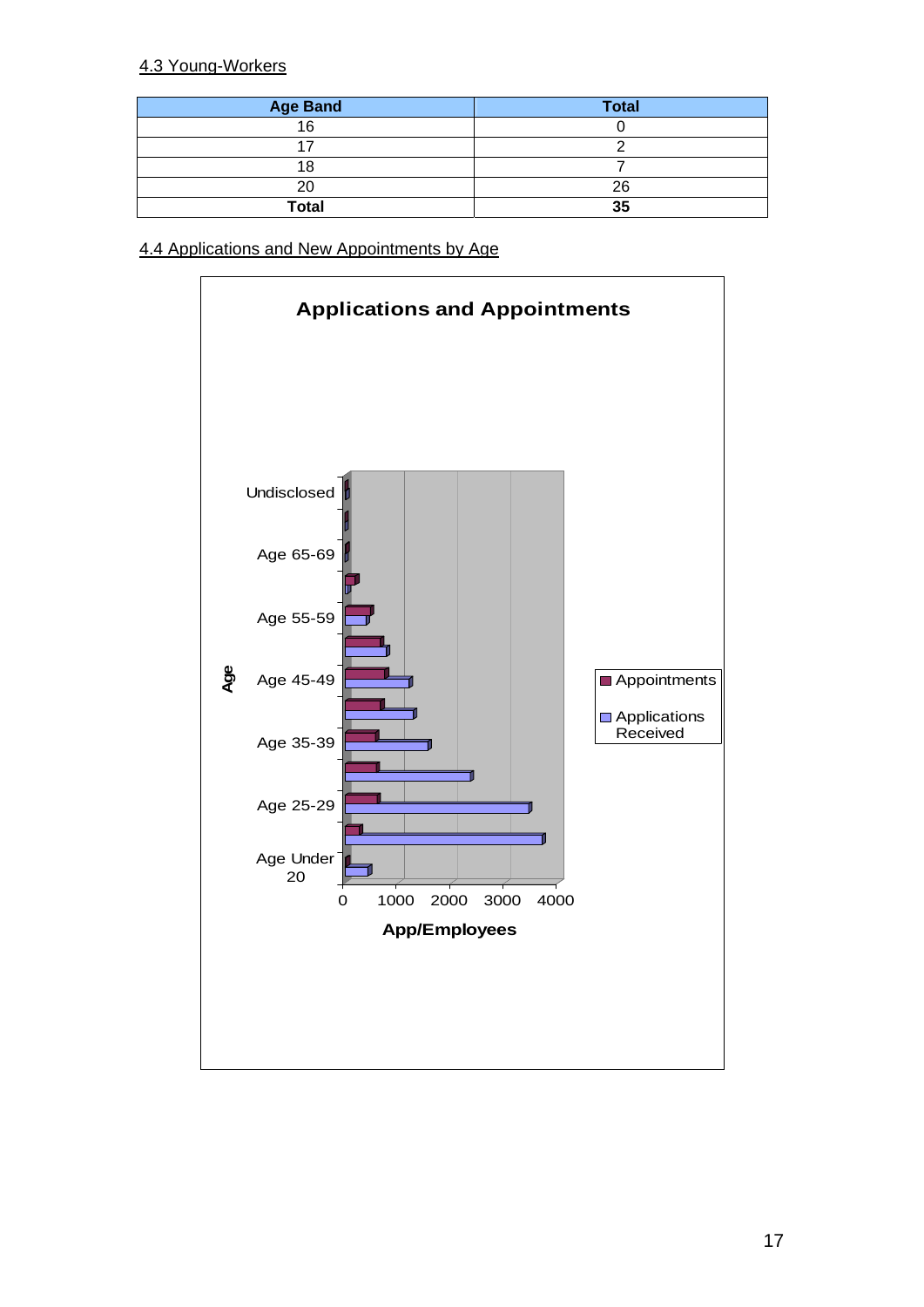#### **5. Gender Information**

#### 5.1 Yorkshire and Humber Employment by Gender

| <b>Region</b> | <b>All People</b> |                | <b>Male</b>         | <b>Female</b>  |               |
|---------------|-------------------|----------------|---------------------|----------------|---------------|
|               | Employment No.    | Employment No. | Employment rate (%) | Employment No. | Employment    |
|               | (thousands)       | (thousands)    | $***$               | (thousands) *  | rate $(%)$ ** |
| <b>UK</b>     | 29.023            | 15.514         | 53                  | 13.509         | -47           |
| Yorkshire &   | 2.427             | 1,273          | 51                  | 1.154          | 48%           |
| Humber        |                   |                |                     |                |               |

*Source: Annual Population Survey, ONS, Regional Trends, 2010*

\*Information based on those aged16 and over.

\*\* Information based on those employed between 16-64 males and females15-59 yrs.

### 5.2 Workforce by Staff and Gender



| <b>Staff Group</b>                       |               | % of Total<br><b>Staff</b> |             | % of Total<br><b>Staff Group</b> |
|------------------------------------------|---------------|----------------------------|-------------|----------------------------------|
|                                          | <b>Female</b> | Group                      | <b>Male</b> |                                  |
| <b>Add Prof Scientific and Technical</b> | 185           | 52                         | 72          | 19                               |
| <b>Additional Clinical Services</b>      | 620           | 88                         | 87          | 12                               |
| <b>Administrative and Clerical</b>       | 921           | 93                         | 194         | 17                               |
| <b>Allied Health Professionals</b>       | 288           | 86                         | 48          | 14                               |
| <b>Estates and Ancillary</b>             | 265           | 47                         | 276         | 51                               |
| <b>Healthcare Scientists</b>             | 71            | 69                         | 32          | 31                               |
| <b>Medical and Dental</b>                | 192           | 39                         | 306         | 62                               |
| Nursing and Midwifery Registered         | 1,246         | 94                         | 72          | 5                                |
| <b>Students</b>                          | 2             | 100                        | $\Omega$    | 100                              |
| Total                                    | 3,790         |                            | 1,087       |                                  |

# 5.3 Flexible working

There is currently no method of centrally recording flexible working requests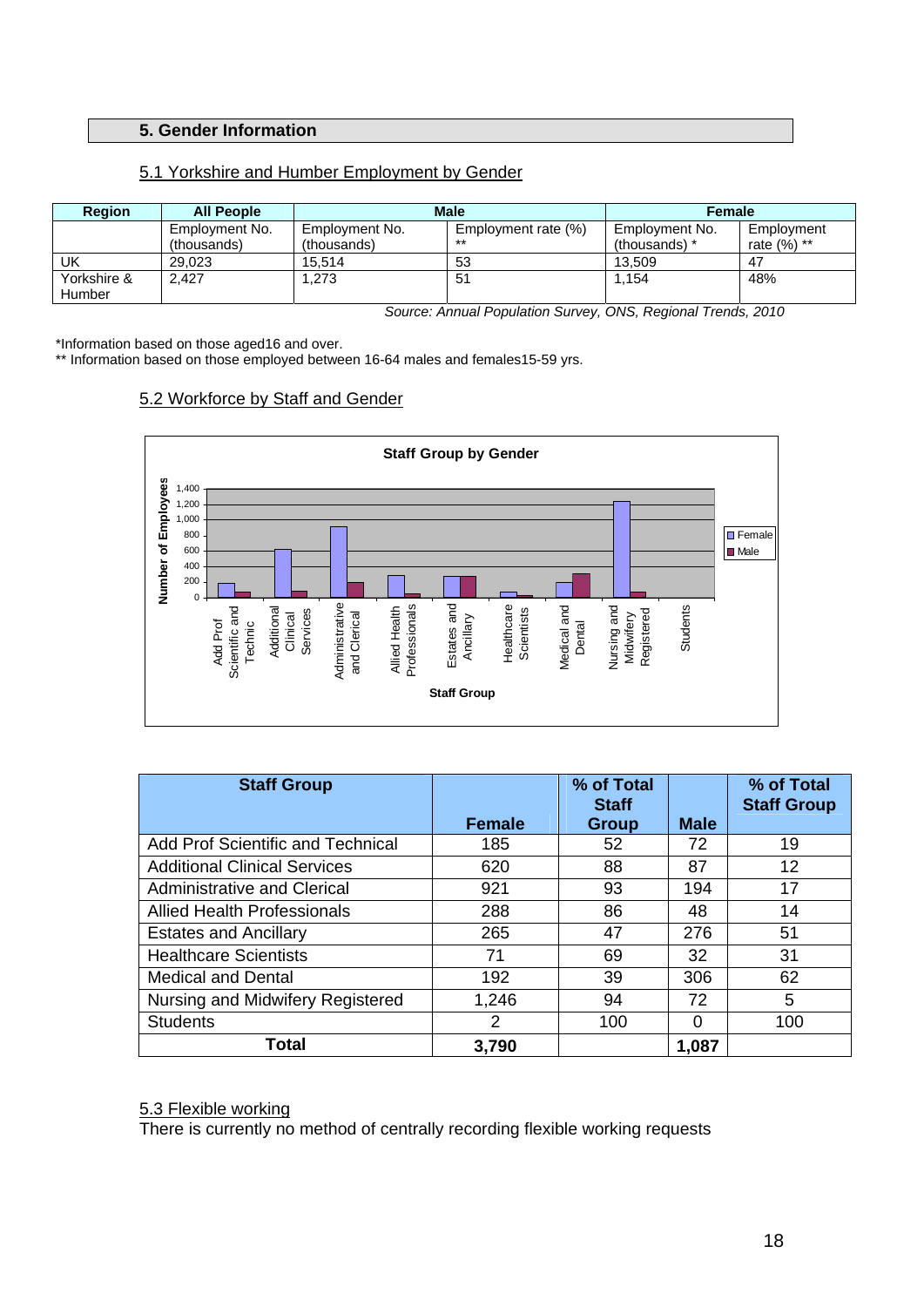# **6. Disability Information**

# 6.1 Workforce by Disability

| <b>Disability</b> | <b>Total of Employees</b> | % of Total<br><b>Workforce</b> |
|-------------------|---------------------------|--------------------------------|
| Yes               | 23                        | 0.5                            |
| No                | 321                       | 6.5                            |
| <b>Undefined</b>  | 4533                      | 93                             |
| Total             | 4877                      | 100                            |



## 6.2 Applications by Disability



| <b>Disability</b> | Number of<br><b>Applications</b><br>Received | % of Total<br>Applications<br>Received | <b>Number of New</b><br>Starters with a<br><b>Disability</b> | % of New<br><b>Starters</b> |
|-------------------|----------------------------------------------|----------------------------------------|--------------------------------------------------------------|-----------------------------|
| Yes               | 597                                          | 3.9                                    | 5                                                            | 0.6                         |
| <b>No</b>         | 14562                                        | 95                                     | 199                                                          | 24                          |
| Undefined         | 68                                           | 0.4                                    | 611                                                          | 75                          |
| <b>Total</b>      | 15227                                        | 99.3                                   | 815                                                          | 99.6                        |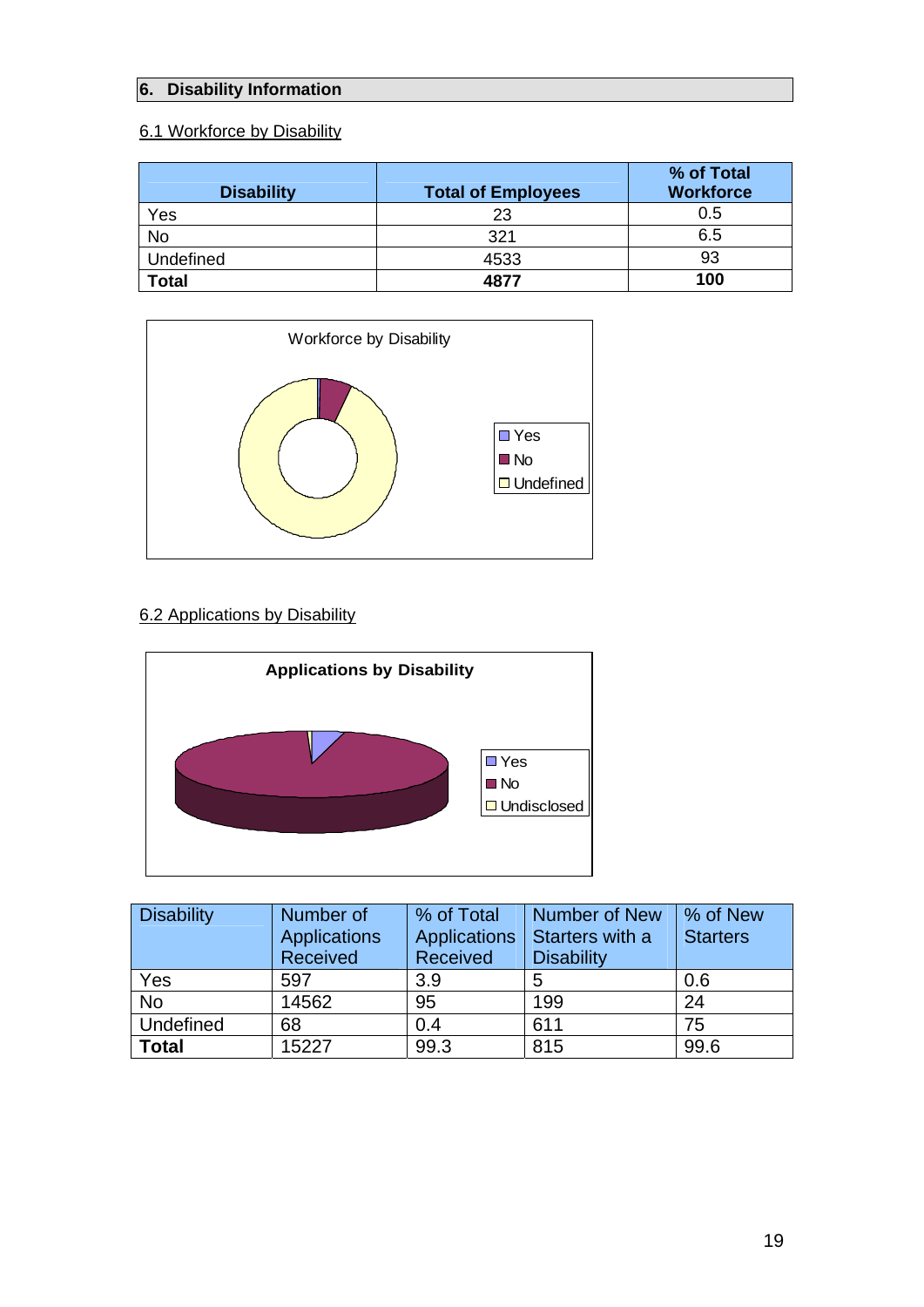

| <b>Disability</b>   | <b>Short</b> | % of Total Applications | % of Total                   |
|---------------------|--------------|-------------------------|------------------------------|
|                     | Listed       | <b>Short listed</b>     | <b>Applications Received</b> |
| Yes                 | 256**        | 6                       | 1.6                          |
| <b>No</b>           | 4245         | 93.7                    | 27.8                         |
| Undefined           | 26           | 0.6                     | 0.2                          |
| <b>Total</b>        | 4527         | 100.3                   |                              |
| <b>Not Short</b>    | 10700        |                         | 70.3                         |
| listed              |              |                         |                              |
| <b>Total</b>        | 15227        |                         | 99.9                         |
| <b>Applications</b> |              |                         |                              |
| <b>Received</b>     |              |                         |                              |

\*\* In compliance to the Two Ticks Positive about Disability scheme, all applications stating disability that meets the essential criteria for that post will be short listed.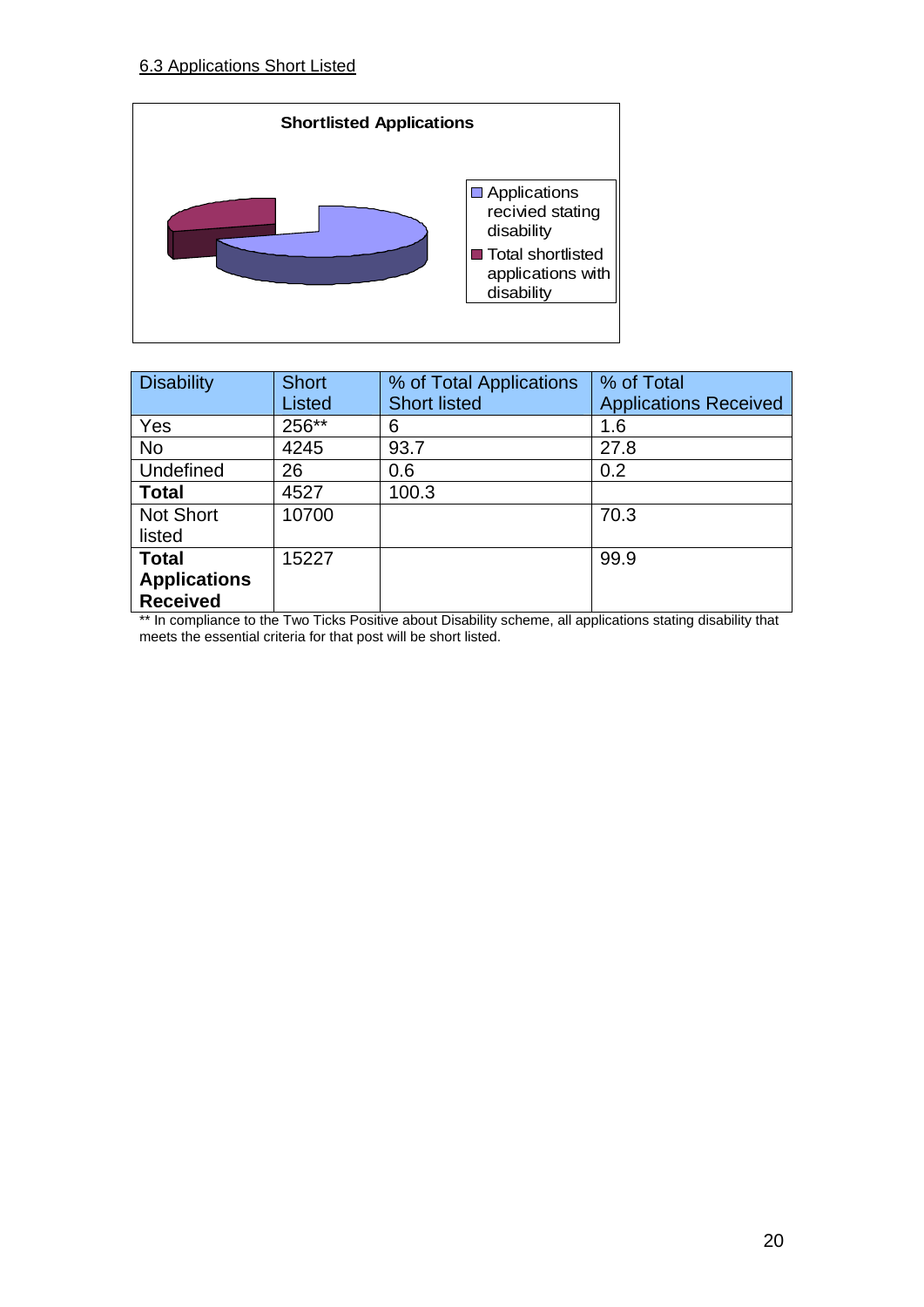# 6.3 Training Opportunity Uptake within YFT by Disability

| <b>Training Category</b>    | <b>Disability Status</b> |           |                |                                  |                                              |
|-----------------------------|--------------------------|-----------|----------------|----------------------------------|----------------------------------------------|
|                             | <b>Undefined</b>         | <b>No</b> | <b>Yes</b>     | <b>Total</b><br><b>Delegates</b> | Disability %<br>of Total<br><b>Delegates</b> |
| <b>Customer Relations</b>   | 92                       | 15        | $\Omega$       | 107                              | 0                                            |
| Health & Safety             | 2939                     | 251       | 21             | 3211                             | 0.6                                          |
| Induction                   | 3965                     | 532       | 19             | 4516                             | 0.4                                          |
| <b>Resuscitation</b>        | 1143                     | 133       | 5              | 1281                             | 0.3                                          |
| <b>Informatics</b>          | 16                       |           | $\overline{0}$ | 17                               | 0                                            |
| Occupational Skills and     | 424                      | 30        | $\Omega$       | 454                              | 0                                            |
| Development                 |                          |           |                |                                  |                                              |
| <b>Personal Development</b> | 575                      | 31        | 3              | 609                              | 0.4                                          |
| <b>Risk Management</b>      | 5299                     | 468       | 21             | 5788                             | 0.3                                          |
| <b>Totals</b>               | 14453                    | 1461      | 69             | 15983                            | 0.4                                          |

## 6.4 Performance Management Formal Stages by Disability

There is only one recorded case of formal performance management, during the monitoring period; this employee is recorded as White British and does not have a disability.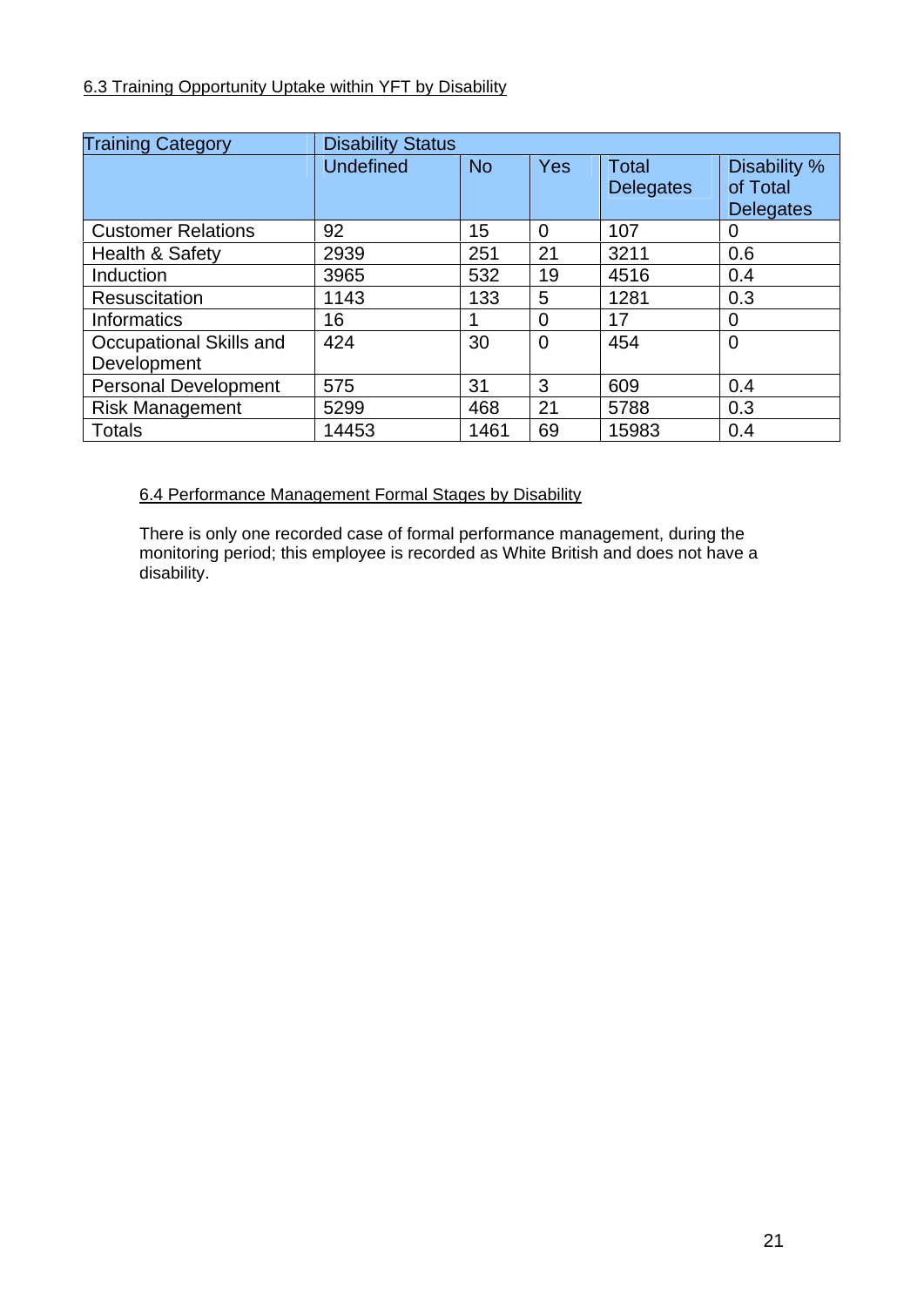# **7. Religion/ Belief Information**

## 7.1 Workforce by Religious Belief

| <b>Religious Belief</b>                      | <b>Headcount</b> | % of the Workforce |
|----------------------------------------------|------------------|--------------------|
| Atheism                                      | 140              | 2.9                |
| <b>Buddhism</b>                              | 12               | 0.2                |
| Christianity                                 | 814              | 16.6               |
| Hinduism                                     | 23               | 0.5                |
| I do not wish to disclose my religion/belief | 904              | 18.5               |
| Islam                                        | 27               | 0.6                |
| Judaism                                      | 6                | 0.1                |
| Other                                        | 82               | 1.7                |
| Sikhism                                      | 1                | 0                  |
| Undefined                                    | 2,868            | 58.9               |
| <b>Total</b>                                 | 4,877            | 100                |

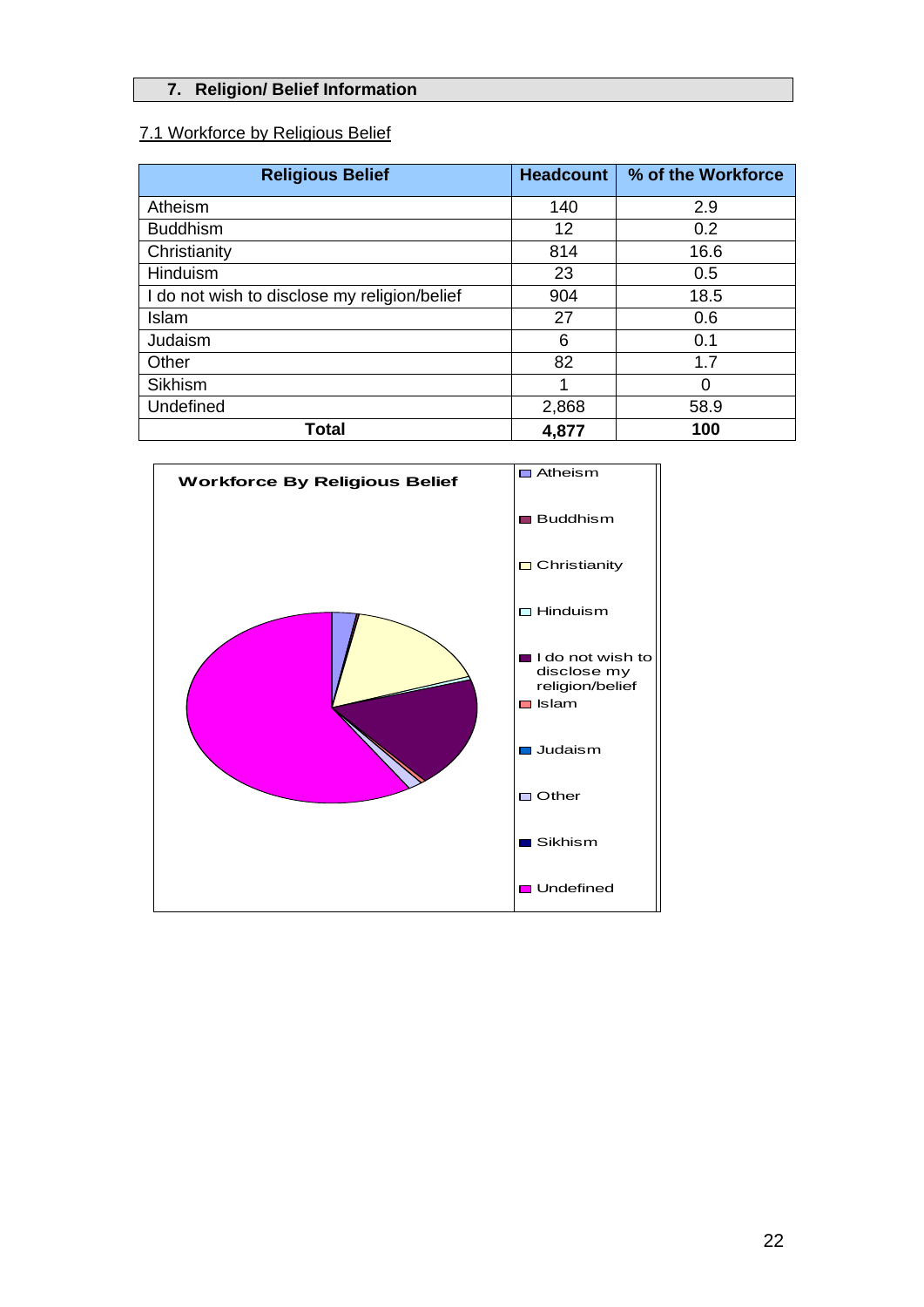## **8. Sexual Orientation Information**

# 8.1 Workforce by Sexual Orientation

| <b>Sexual Orientation</b>                       | <b>Headcount</b> |
|-------------------------------------------------|------------------|
| <b>Bisexual</b>                                 |                  |
| Gay                                             | 3                |
| Heterosexual                                    | 561              |
| I do not wish to disclose my sexual orientation | 1,442            |
| Lesbian                                         |                  |
| Undefined                                       | 2,868            |
| Total                                           | 4,877            |